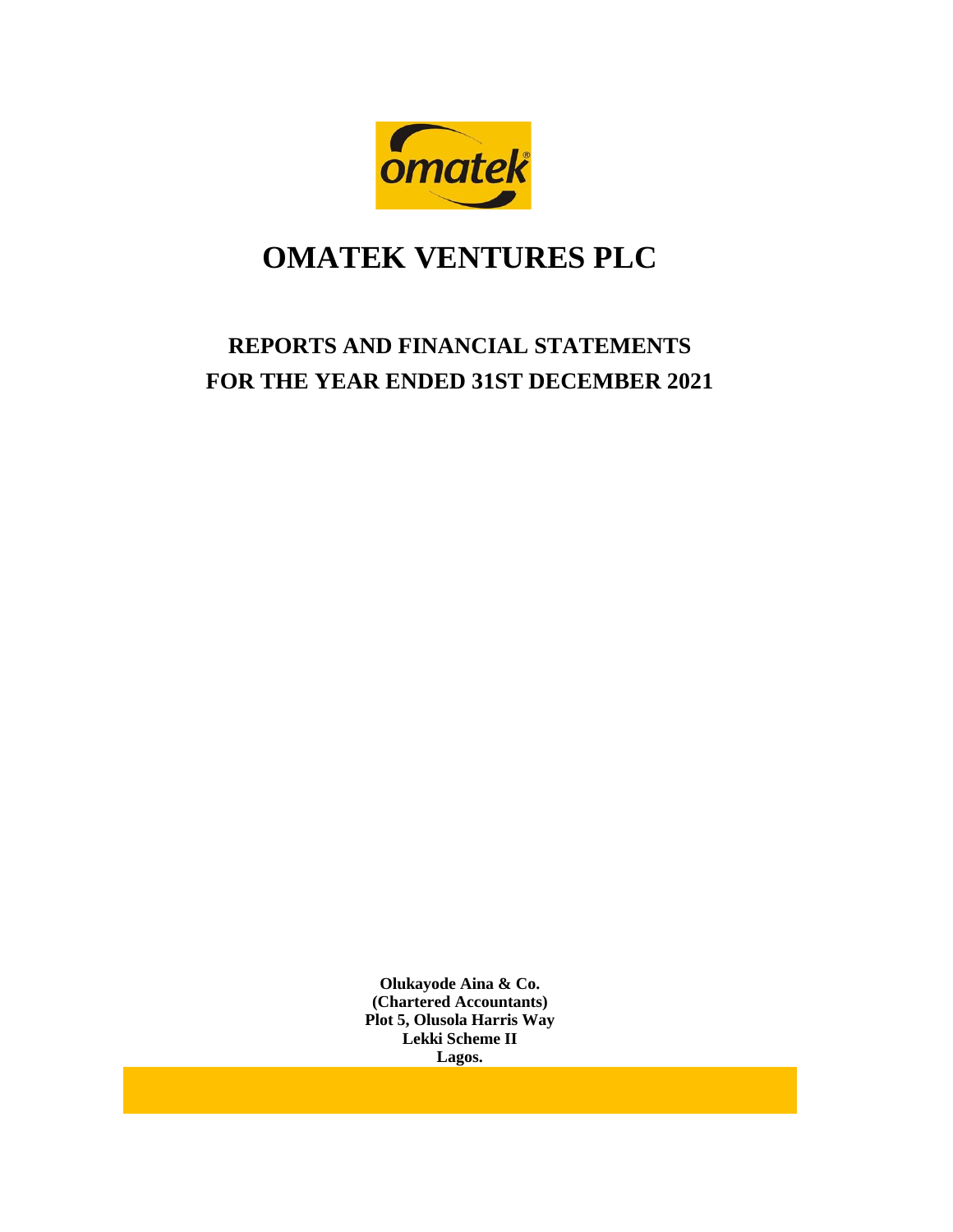# **CONTENTS PAGE** Corporate Information 1 Report at Glance 2 Report of the Directors 3 Report of the Audit Committee 7 Report of Independent Auditors 8 Statement of Financial Position 11

| Statement of Profit or Loss & Other Comprehensive Income | 12 |
|----------------------------------------------------------|----|
| <b>Statement of Changes in Equity</b>                    | 13 |
| <b>Statement of Cashflows</b>                            | 14 |
| Notes to the Financial Statements                        | 15 |
| <b>Statement of Value Added</b>                          | 27 |
| <b>Financial Summary</b>                                 | 28 |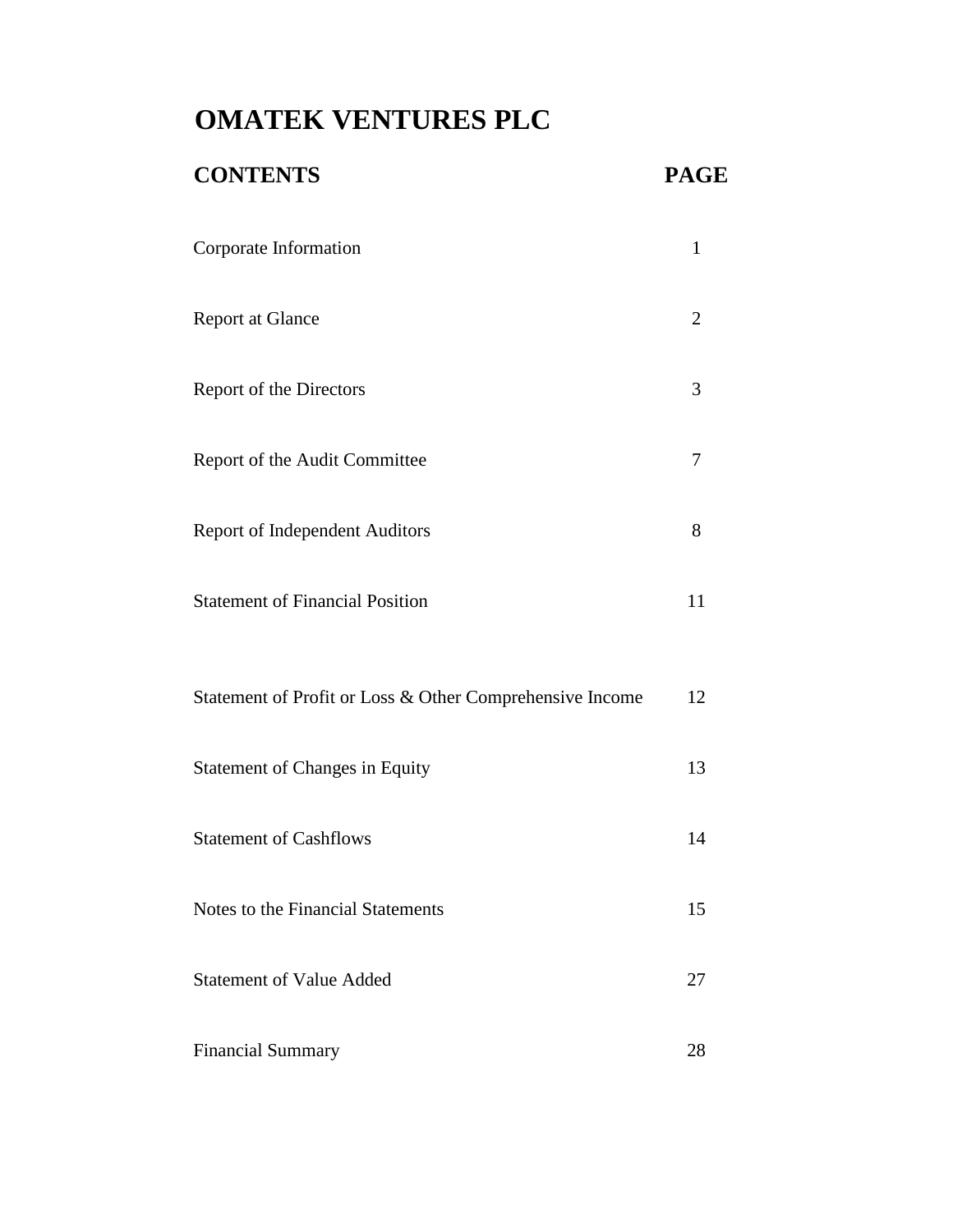# **CORPORATE INFORMATION**

| $\mathbf{1}$     | <b>BOARD OF DIRECTORS</b>                |                          |                                                                                                                                   |
|------------------|------------------------------------------|--------------------------|-----------------------------------------------------------------------------------------------------------------------------------|
|                  | Dr. Timothy Farinre                      |                          | Company Chairman Omatek Ventures Plc.,<br>Director OVDL, OCL                                                                      |
|                  | Mr. Yemi Ogundipe, FCA                   |                          | Company MD/CEO Omatek Ventures Plc.,<br>Director OVDL, OCL, OESL                                                                  |
|                  | Alh. Dasuki Nakande                      |                          | Director Omatek Ventures Plc., OCL                                                                                                |
|                  | <b>OVDL</b><br><b>OESL</b><br><b>OCL</b> | $\overline{\phantom{a}}$ | <b>Omatek Ventures Distribution Limited</b><br><b>Omatek Engineering Services Limited</b><br><b>Omatek Computers Limited</b>      |
| $\boldsymbol{2}$ | <b>COMPANY SECRETARY</b>                 | $\overline{\phantom{a}}$ | Femi David Ikotun Esq.,<br>Ikotun Temowo & Co<br>Suite 201, 2nd Floor, Copper House<br>Plot 4, Algiers Street, Zone 5 Wuse, Abuja |
| 3                | <b>CORPORATE HEADQUARTERS</b>            |                          | Plot 11, Kudirat Abiola Way, Oregun, Ikeja<br>Lagos, Nigeria.                                                                     |
| 4                | <b>MAIN BANKERS</b>                      |                          | <b>Standard Chartered Bank Limited</b><br>First Bank of Nigeria Limited<br><b>Bank of Industry</b>                                |
| 5                | <b>AUDITORS</b>                          | $\overline{\phantom{a}}$ | Olukayode Aina & Co.<br>(Chartered Accountants)<br>Plot 5, Olusola Harris Way<br>Lekki Scheme II<br>Lagos                         |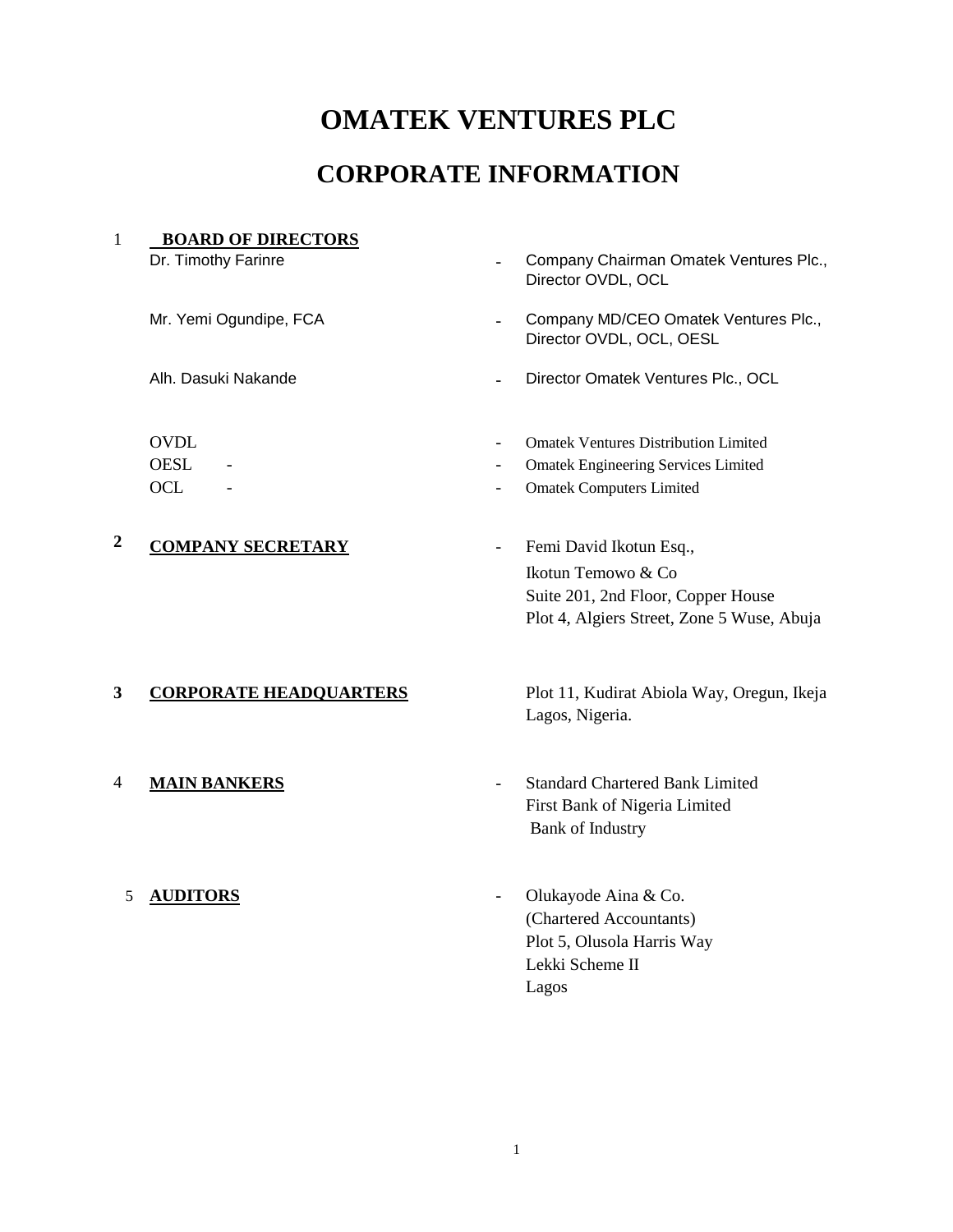# **REPORT AT A GLANCE**

|                                                          | 2021<br>H'M | 2020<br>H'M |
|----------------------------------------------------------|-------------|-------------|
| Revenue                                                  |             |             |
| Other Income                                             | (95)        | (103)       |
| Profit/(Loss) Before Taxation                            | (1,527)     | (1,368)     |
| Taxation                                                 | 13          | (486)       |
| Profit/(Loss) After Taxation                             | (1,514)     | (1,854)     |
| Total Comprehensive Income for the Year Net of Tax       | (1,514)     | (1, 854)    |
| Total Comprehensive Income for the Year Attributable to: |             |             |
| Owners of the Company                                    | (1,514)     | (1,854)     |

Dated this 24th day of March, 2022

### **BY ORDER OF THE BOARD**

**IKOTUN TEMOWO & Co**

(Corporate Secretaries, Nominees)

 $\Delta x$ 

Femi David Ikotun Esq., FRC/2013/NBA/00000003399 Ikotun Temowo & Co. Company Secretaries Abuja, Nigeria.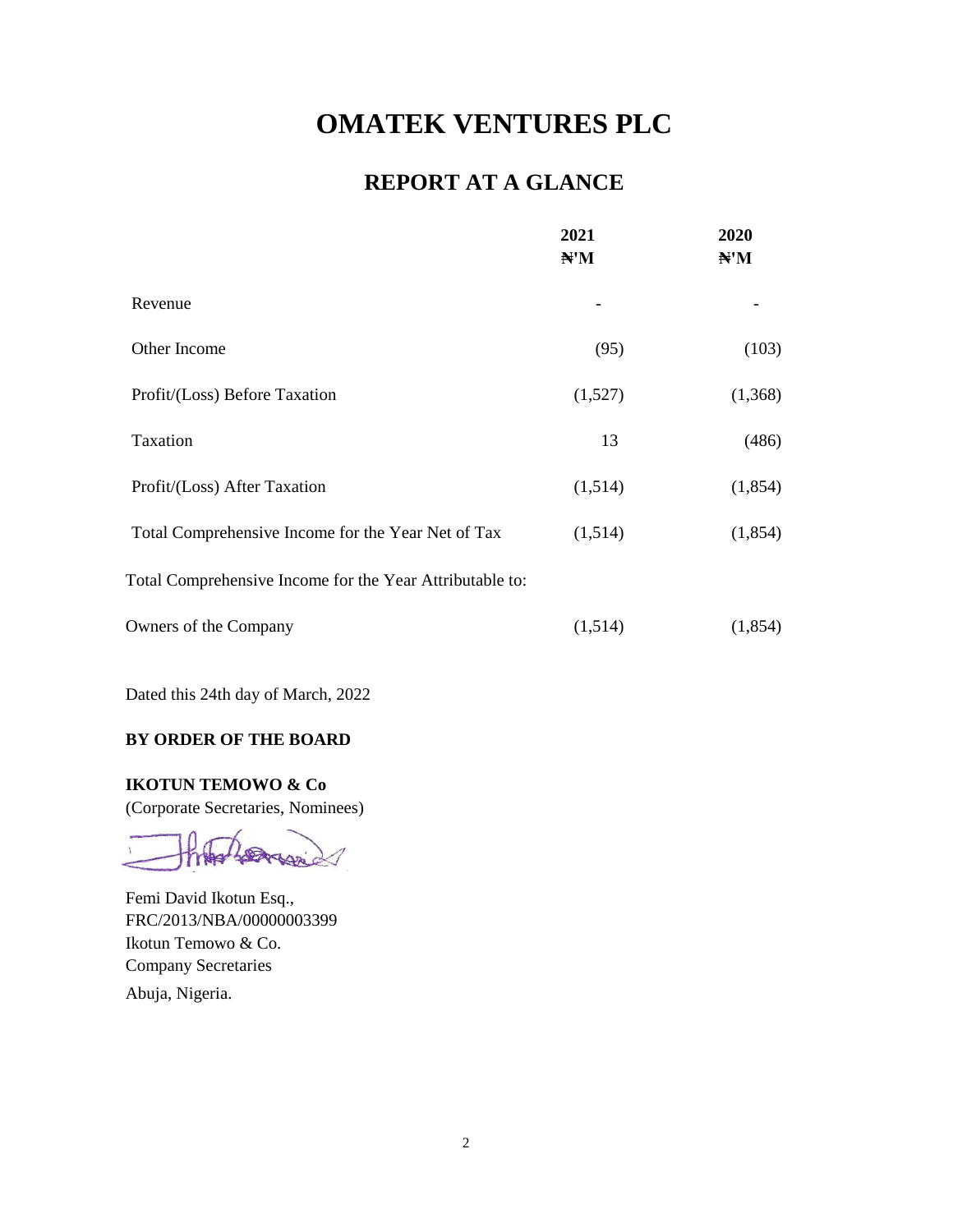### **REPORT OF THE DIRECTORS**

The directors submit their report together with the financial statements of Omatek Ventures Plc. for the year ended 31st December, 2021.

### **1 LEGAL FORM**

The Company which commenced operation in Nigeria in 1988, was incorporated as a limited liability Company in Nigeria in 1988. It was converted into a Public Company in 2008 and its name was subsequently amended to reflect its status as a public company. The company's shares are quoted and traded on the Nigerian Stock Exchange.

#### **2 PRINCIPAL ACTIVITIES AND CORPORATE DEVELOPMENT**

The Company has interests in subsidiaries and associates involved in manufacturing, distribution, selling and servicing of computer equipment and also provides engineering services.

#### **3 FUTURE DEVELOPMENT**

The Company carried out business activities in accordance with its Memorandum and Articles of Association. A Comprehensive review of the business for the year and the prospects for the ensuing year are contained in the Managing Director's Report.

#### **4 PROPERTY, PLANT & EQUIPMENT**

Movement in property, plant & equipment during the year 2021 is shown in note 5 of the Notes to the Financial Statement herein. In the opinion of the directors, the market value of the Company's property, plant & equipment is not less than the value shown in the accounts.

### **5 DIVIDEND**

In respect of the current year, the Directors do not recommend any dividend.

### **6 DIRECTORS**

- a) The directors who were in office during the year are listed on page 2.
- b) The re-election of nine Non-Executive Directors is presented to the members for approval.

### **7 STATEMENT OF DIRECTORS' RESPONSIBILITIES**

The directors of Omatek Ventures Plc "the company" accept responsibility for the preparation of the financial statements for each financial year, which give a true and fair view of the state of affairs of the Company and of the profit or loss and cash flows for that year. In preparing these financial statements, the directors have selected suitable accounting policies and applied them consistently, made judgments and estimates that are reasonable and prudent and in accordance with International Financial Reporting Standards (IFRSs), Companies and Allied Matters Act 2020, Securities and Exchange Commission Act 2007 as well as Corporate Governance Code of the Securities and Exchange Commission 2011, guidelines and circulars issued by the Nigerian Stock Exchange and other relevant regulators.

The directors accept responsibilities for ensuring that the company keeps proper accounting records that disclose with reasonable accuracy at any time the financial position of the company. The directors are also responsible for safeguarding the assets of the company and taking reasonable steps for the prevention and detection of fraud and other irregularities.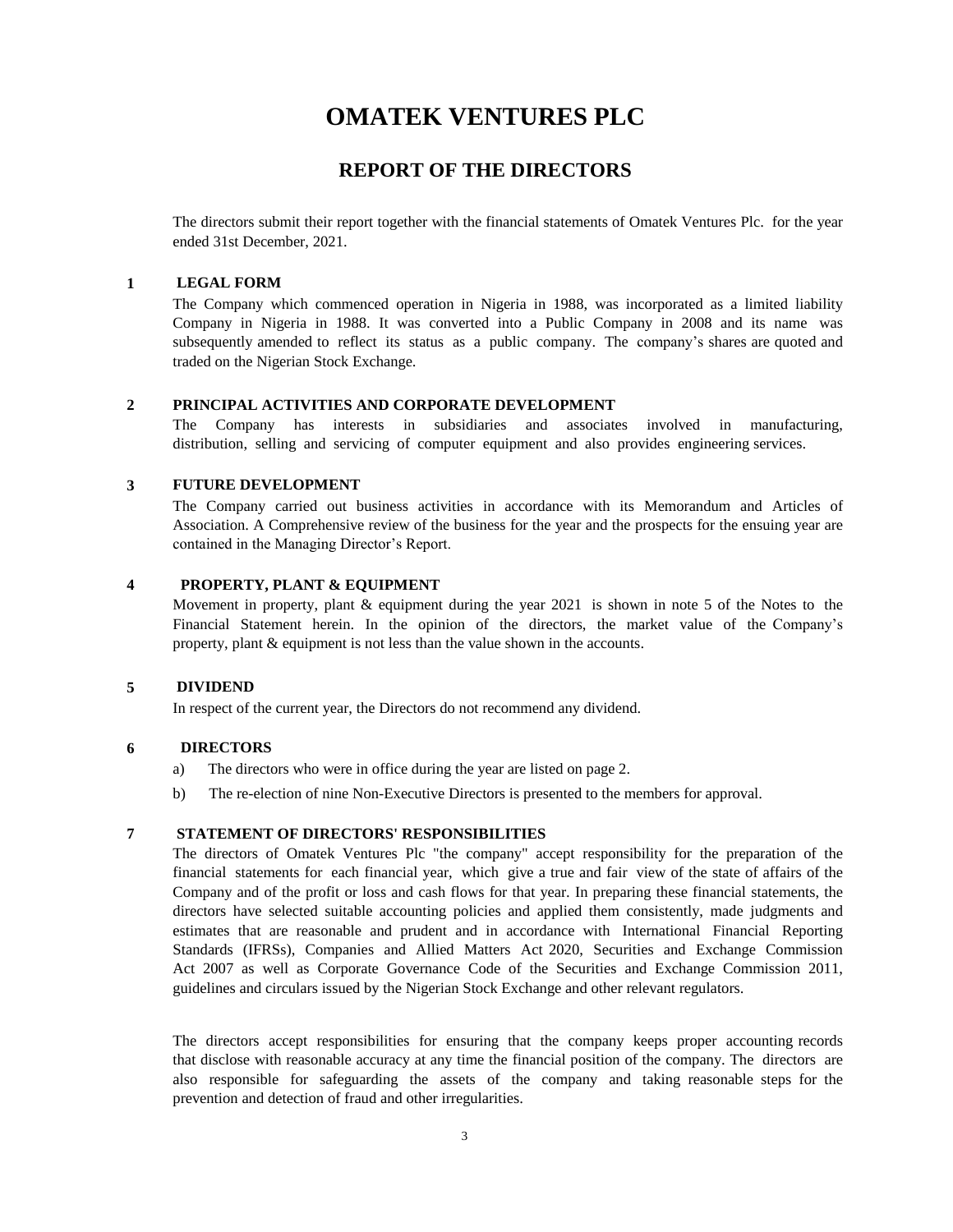### **REPORT OF THE DIRECTORS**

In doing so they ensure that:

- Proper accounting records are maintained.  $\Box$
- $\Box$ Internal control procedures are instituted which as far as is reasonably possible,
- safeguard the assets, prevent and detect fraud and other irregularities.  $\Box$
- $\Box$ Applicable accounting policies and standards are adhered to.
- $\Box$ Suitable accounting policies are adopted and consistently applied.

The going concern basis is used, unless it is inappropriate to presume that the Company will  $\Box$ continue in business; and

 $\Box$ Judgments and estimates made are reasonable and prudent.

#### **9 DIRECTORS' INTERESTS IN SHARES**

The interest of the Directors in the issued share capital of the company as recorded in the register of Directors as at 31st December, 2021 was as follows:

|                | <b>Director</b>                                  | <b>Direct</b><br>shareholding of shareholding<br>ordinary shares<br>of 50 kobo each | <b>Indirect</b> | <b>Total</b>  | Percentage |
|----------------|--------------------------------------------------|-------------------------------------------------------------------------------------|-----------------|---------------|------------|
| $\vert$ 1      | Dr. Timothy Farinre- Company<br>Chairman         | Nil                                                                                 | 100,357,894     | 100,357,894   | 3.411%     |
| $\overline{2}$ | Late Engr. (Mrs.) Florence Seriki,<br><b>MFR</b> | 1,552,315,285                                                                       | 165,717,635     | 1,718,032,899 | 58.40%     |
| $\overline{3}$ | Professor Ayodele Francis Ogunye                 | 1,000,000                                                                           | Nil             | 1,000,000     | 0.034%     |
| $\overline{4}$ | Otunba (Dr.) Solomon Ayodele<br>Oladunni         | 3,101,478                                                                           | Nil             | 3,101,478     | 0.105%     |
| $\overline{5}$ | Alh. Dasuki Nakande                              | Nil                                                                                 | Nil             |               |            |
| 6              | Mr. Yemi Ogundipe, FCA<br><b>GMD/CEO</b>         | 25,000                                                                              | Nil             |               |            |

#### **10 SHAREHOLDING ANALYSIS**

The Company has an authorized share capital of N3,500,000,000.00 divided into 7,000,000,000 ordinary shares of 50 kobo each. The issued share capital is N1, 470,895,000.00 divided into 2,941,789,472 ordinary shares of 50 kobo each.

According to the Register of members, only three (3) members, namely, Mrs. Florence Seriki, Main Street Bank Plc. and Portables Investments Ltd. held more than 5% of the issued share capital as at 31st December, 2021.

| S/N | <b>Names of shareholders</b>    | <b>Units</b>  | Percent |
|-----|---------------------------------|---------------|---------|
|     | Late Engr. Mrs. Florence Seriki | 1,552,315,285 | 52.77%  |
|     | Main Street Bank Plc            | 178.285.185   | 6.06%   |
|     | Portables Investments Ltd       | 164,639,635   | 5.60%   |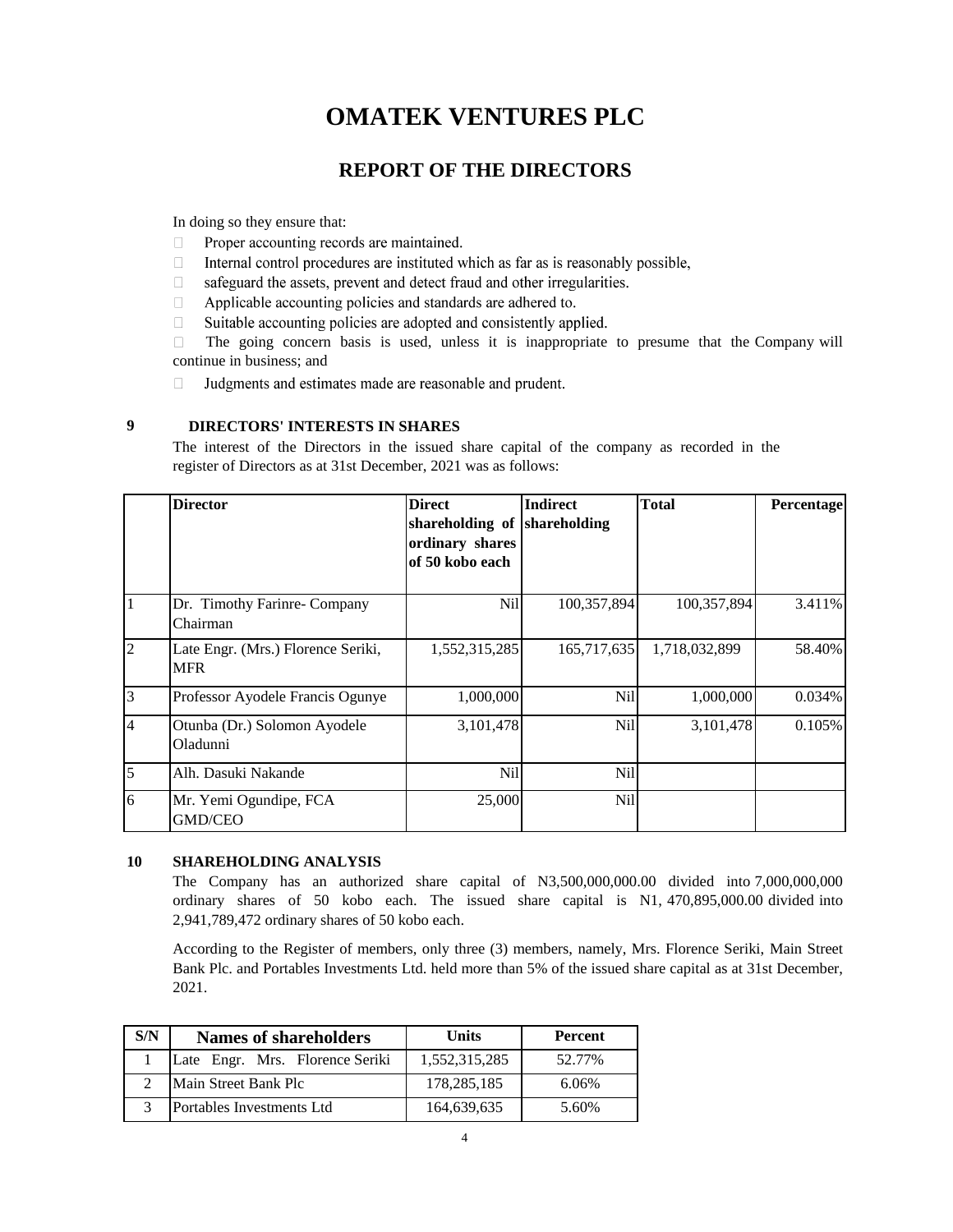### **REPORT OF THE DIRECTORS**

The range analysis of the shareholding of the company is as shown in the table below:

| Range                                          | No. of Holders Percent |         | <b>Units</b>  | Percent  |
|------------------------------------------------|------------------------|---------|---------------|----------|
| 1.000<br>1                                     | 434                    | 7.92%   | 286,348       | $0.01\%$ |
| 1.001<br>10.000                                | 1,790                  | 32.66%  | 10,065,876    | 0.34%    |
| 10.001<br>100,000                              | 2,346                  | 42.80%  | 107,208,495   | 3.64%    |
| 100,001<br>500,000<br>$\overline{\phantom{0}}$ | 669                    | 12.21%  | 158,070,842   | 5.37%    |
| 500,001<br>1,000,000<br>$\sim$                 | 113                    | 2.06%   | 93,911,413    | 3.19%    |
| $1,000,001 - 5,000,000$                        | 101                    | 1.84%   | 253,700,254   | 8.62%    |
| 5,000,001 - 10,000,000                         | 17                     | 0.31%   | 135,346,918   | 4.60%    |
| $10,000,001 - 100,000,000$                     | 7                      | 0.13%   | 187,601,327   | 6.38%    |
| 100,000,001 - 10,000,000,000                   | 4                      | 0.07%   | 1,995,597,999 | 67.84%   |
| Total                                          | 5,481                  | 100.00% | 2,941,789,472 | 100.00%  |

### **11 EMPLOYMENT AND EMPLOYEES**

a) Employment of physically challenged persons

It is the policy of the Company that there should be no discrimination in considering applications for employment including those from disabled persons. All employees are given equal opportunities for self-development. As at December 31, 2021, however, no disabled person was in the employment of the Company.

#### b) Health, Safety and Welfare of employees

Health and safety regulations are in force within the Company's premises and employees are aware of the existing regulations. The Company provides subsidy to all levels of employees, transportation, housing, etc.

#### c) Employee involvement and training

The Company is committed to keeping employees informed as much as possible regarding the Company's performance and progress and seeking their views whenever practicable on matters which particularly affect them as employees.

Management, professional and technical expertise are the Company's major assets and investment in their further development continues. Training is carried out at various levels through both in-house and external courses.

### 12 **EVENTS AFTER REPORTING DATE**

No material transactions have occurred after the reporting period requiring disclosure in or adjustment to the financial statements for the year ended 31 December, 2021.

### 13 **GOING CONCERN STATUS**

The Company incurred a net loss of N1,526,722 for the year ended 31 December 2021 (2020: net loss of N1,368,184,493). These conditions indicate the existence of material uncertainty which may cast significant doubt on the Company's ability to continue as a going concern because shareholders fund had been eroded by accumulated losses.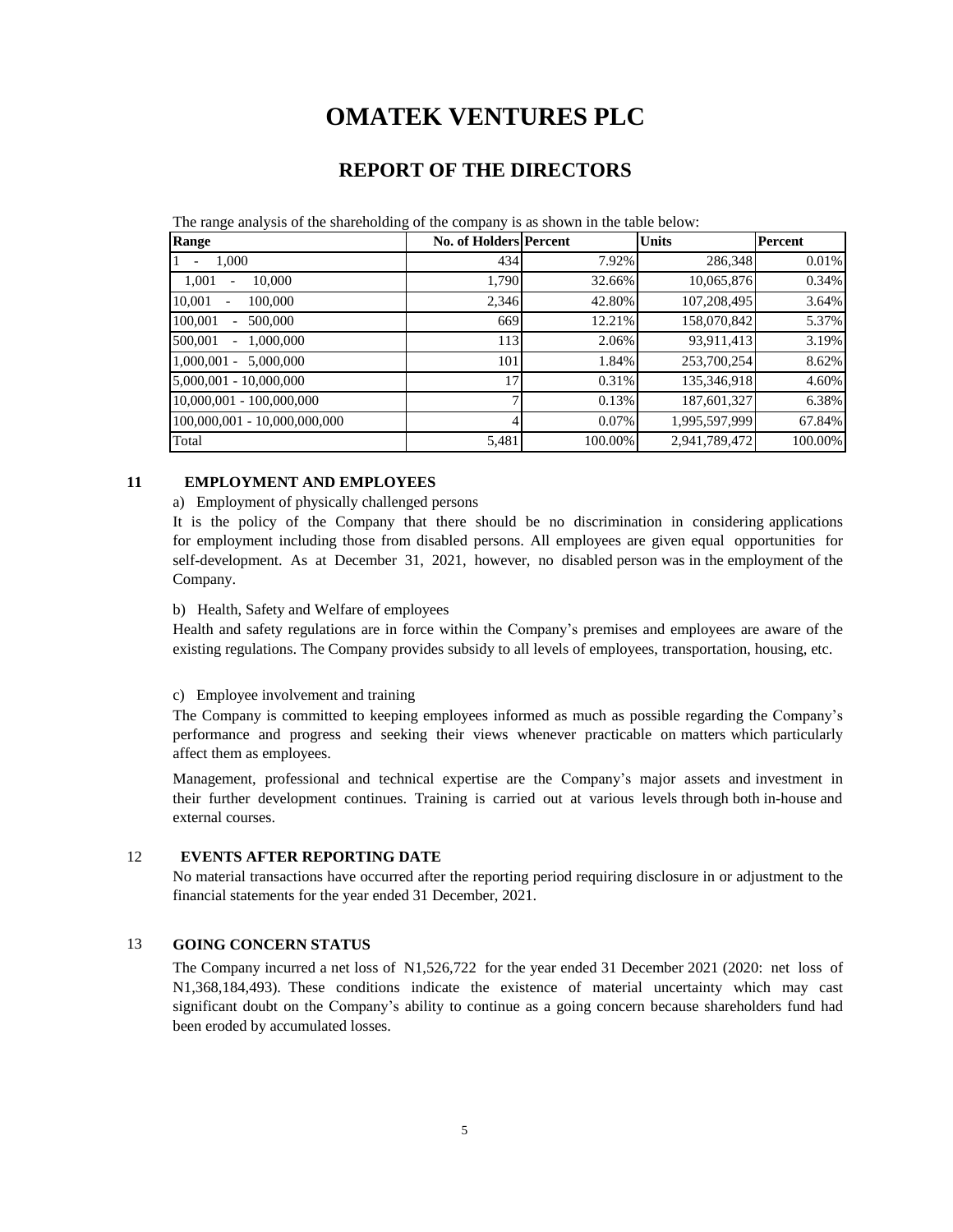### **REPORT OF THE DIRECTORS**

The Management and Board have made adequate plans to reverse the trend by breaking new grounds in products and market development.

The financial statements are prepared on the basis of accounting policies applicable to a going concern.

The basis presumes that the Company will be able to penetrate the new markets and sell the new products and that the realization of assets and settlement of liabilities will occur in the ordinary course of business.

### 14 **AUDIT COMMITTEE**

Pursuant to Section 404 of the Companies and Allied Matters Act 2020, the company has in place an Audit Committee comprising of three shareholders and three Director's representatives appointed at the last AGM as follows:

- Mr. Basil Ubah (Chairman)  $\Box$
- $\Box$ Mr. Peter Eyanuku
- $\Box$ Chucks Nwosa Osadinizu
- $\Box$ Alhaji Dasuki Nakande
- $\Box$ Temidayo Seriki

### 15 **AUDITORS**

The Auditors, Messrs Olukayode Aina & Co. have indicated their willingness to continue in office as auditors in accordance with section 401 (2) of the Companies and Allied Matters Acts 2020. A resolution will be proposed to authorise the directors to fix their remuneration.

#### **16 COMPLIANCE WITH THE CODE OF CORPORATE GOVERNANCE**

As a company listed on the Nigerian Stock Exchange, Omatek complies with the provisions of the Code of best practice on Corporate Governance for public quoted companies. In its bid to maintain its strong pioneer status and transparency, the Company has adopted the Corporate Governance Code of the Securities and Exchange Commission and strives to maintain compliance with the rules of the Nigerian Stock Exchange, in addition to the relevant laws and guidelines operating in Nigeria.

### **BY ORDER OF THE BOARD**

**Femi David Ikotun Esq. Ikotun Temowo & Co Company Secretary**

**Dated this 24th day of March, 2022**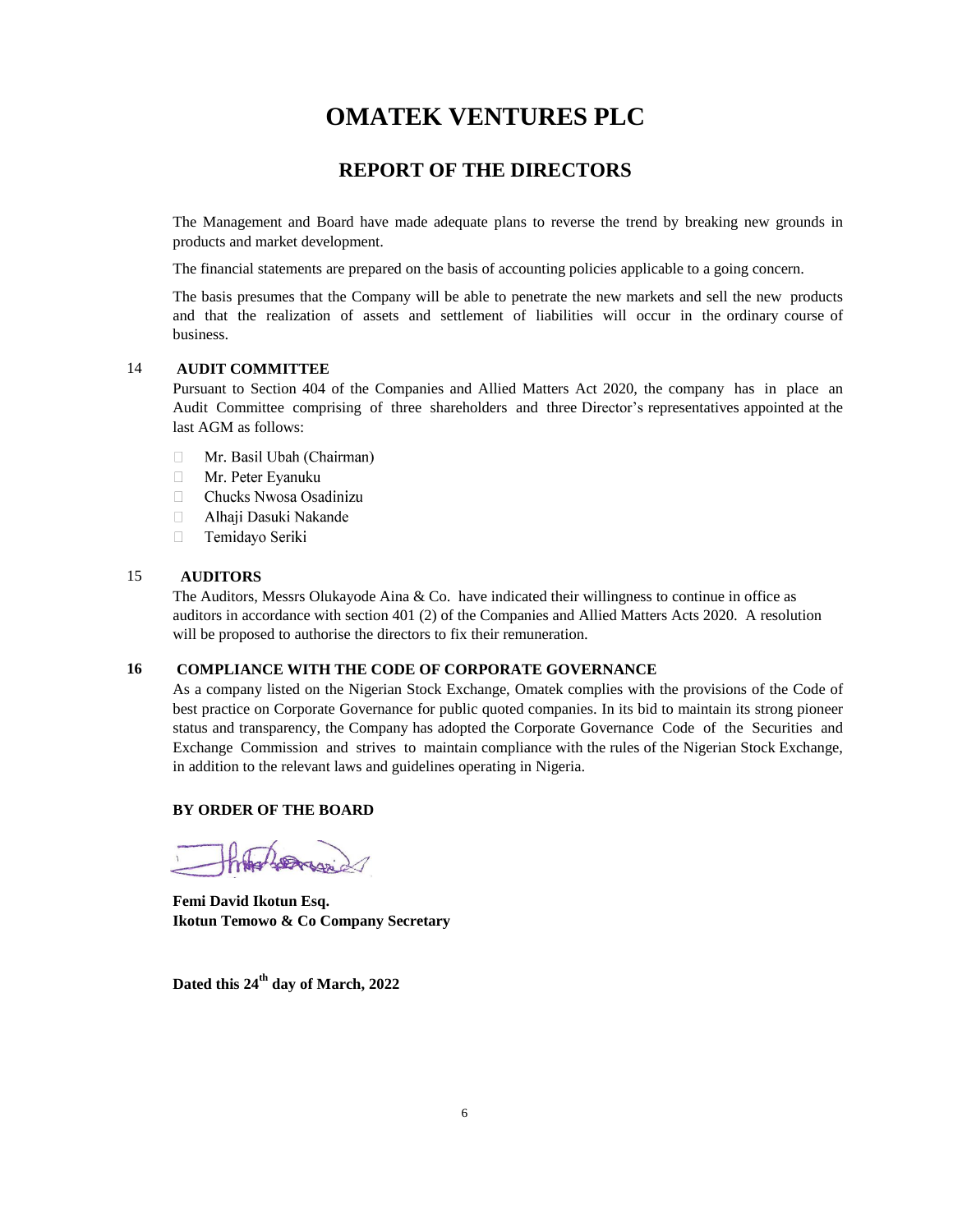### **OMATEK VENTURES PLC REPORT OF THE AUDIT COMMITTEE TO THE MEMBERS OF**

In accordance with the provisions of Section 404(3) of the Companies and Allied Matters Act (CAP20) Laws of the Federation of Nigeria 2020, the members of the Statutory Audit Committee of Omatek Ventures Plc hereby report as follows:

We have exercised our statutory functions under Section 404(3) of the Companies and Allied Matters Act (CAPC20) Laws of the Federation of Nigeria, 2020 and we acknowledge the cooperation of management and staff in the conduct of their responsibilities.

### We confirm that:

The accounting and reporting policies of the company are consistent with legal requirements and ethical practices.

The internal audit programs are extensive and provide a satisfactory evaluation of the efficiency of the internal controls systems.

We have considered the independent auditors' post-audit report in respect of year ended 31 December 2021 and management responses thereon, and are satisfied thereto.

Members of the Audit Committee are:

- 
- 
- 3 Chucks Nwosa Osadinizu Shareholders' representative
- 4 Alhaji Dasuki Nakande Non-Executive Director
- 
- 1 Mr Basil Ubah Chairman & Shareholders' representative
- 2 Mr Peter Eyanuku Shareholders' representative
	-
	-
- 5 Temidayo Seriki Non-Executive Director

Dated this:  $18^{th}$  March, 2022

**Mr. Basil Ubah**

**Chairman**

bali 2

**Alhaji Dasuki Nakande 2021/003/00000023019 For: The Chairman**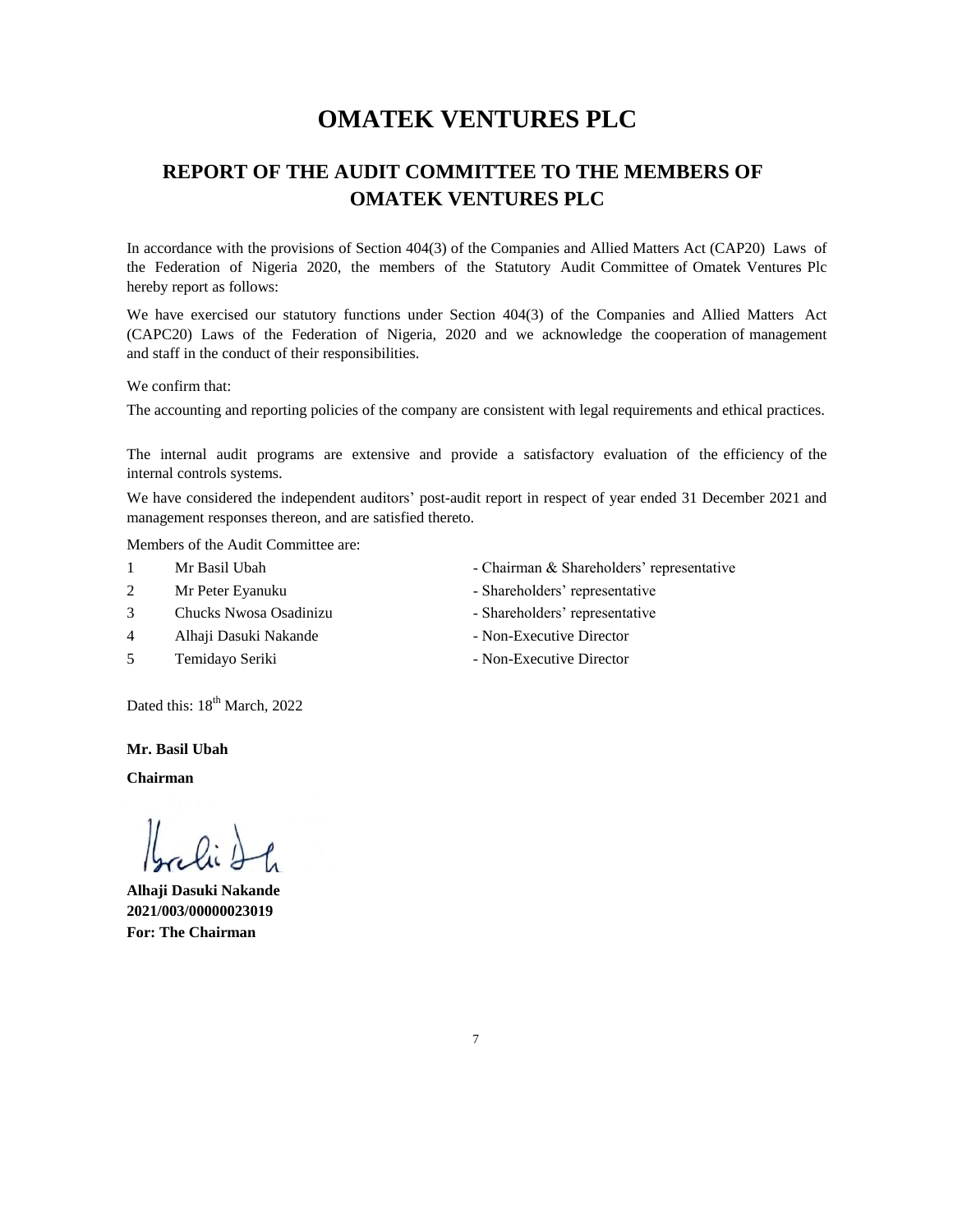

HEAD OFFICE: Dainak Court<br>Plot 5, Olusola Harris Way,<br>Lekki Scheme II, Lagos.

0802 306 1414 ooos son 2926<br>oaaco@hotmail.com<br>info@oaaco.org<br>www.oaaco.org  $\mathbb{R}^3$ 

### **REPORT OF THE INDEPENDENT AUDITORS TO THE MEMBERS OF OMATEK VENTURES PLC**

### **Our Opinion**

We have audited the financial statements of OMATEK VENTURES PLC which comprises statement of financial position as at 31 December 2021, statement of comprehensive income, statement of changes in equity and statement of cash flows for the year ended 31 December 2021, and notes to the financial statements, including a summary of significant accounting policies and other explanatory information.

In our opinion, the financial statements give a true and fair view of the financial position of Omatek Ventures PLC ("the company") as at 31 December 2021 and financial performance and cash flows for the year then ended in accordance with International Financial Reporting Standards and the requirements of the Companies and Allied Matters Act CAP C 20, Laws of the Federation of Nigeria 2004 and the Financial Reporting Council of Nigeria Act 2011.

#### **Emphasis of Matter**

Without qualifying our opinion, we draw attention to Note 19 to the financial statements which indicates that the Company incurred a net loss of N1,527 million for the year ended 31 December 2021, (2020: net loss of N1,368 million) and interest cover was also negative 0.14 (2020:0.16)

These conditions indicate the existence of material uncertainty which may cast significant doubt on the Company's ability to continue as a going concern.

#### **What We Have Audited**

Omatek Ventures PLC's financial statements comprise:

- $\Box$ The statements of financial position as at 31st December 2021
- $\Box$ The statements of profit or loss account and statement of comprehensive income for the year then ended.
- $\Box$ The statements of changes in equity for the year ended
- $\Box$ The statement of cash flows for the year then ended and
- The notes to the financial statements, which include a summary of significant accounting policies.  $\Box$

#### **Basis for Opinion**

We believe that the audit evidence we have obtained is sufficient and appropriate to provide a basis for our opinion.

#### **Independence**

We are independent of the Company in accordance with the International Ethics Standards Board for Accountants' Code of Ethics for Professional Accountants. We have fulfilled our other ethical responsibilities in accordance with the IESBA Code.

#### **Key Audit Matter**

Key audit matters are those matters that, in our professional judgment, were of most significance in our audit of the consolidated and separate financial statements of the current period.

These matters were addressed in the context of our audit of the consolidated and separate financial statements as a whole, and in forming our opinion thereon, and we do not provide a separate opinion on these matters.

#### **Key Audit Matter Going Concern**

#### **How our audit addressed the key audit matter**

We focused on this area due to the death of the founding  $\Box$  We assessed the plans by management to resolve Group Managing Director and the subsequent attempt by the issues with Bank of Industry.

Bank of Industry to place the company under We reviewed the new business plan drawn up by receivership. The matter has remained unresolved in the the current management, by way of bringing on board last three years. venture capital investors for reasonableness and viability.

This matter is considered a key audit matter in the context  $\Box$ of our audit of the financial statements as a whole. We assessed the readiness of the directors and management to continue to support the company.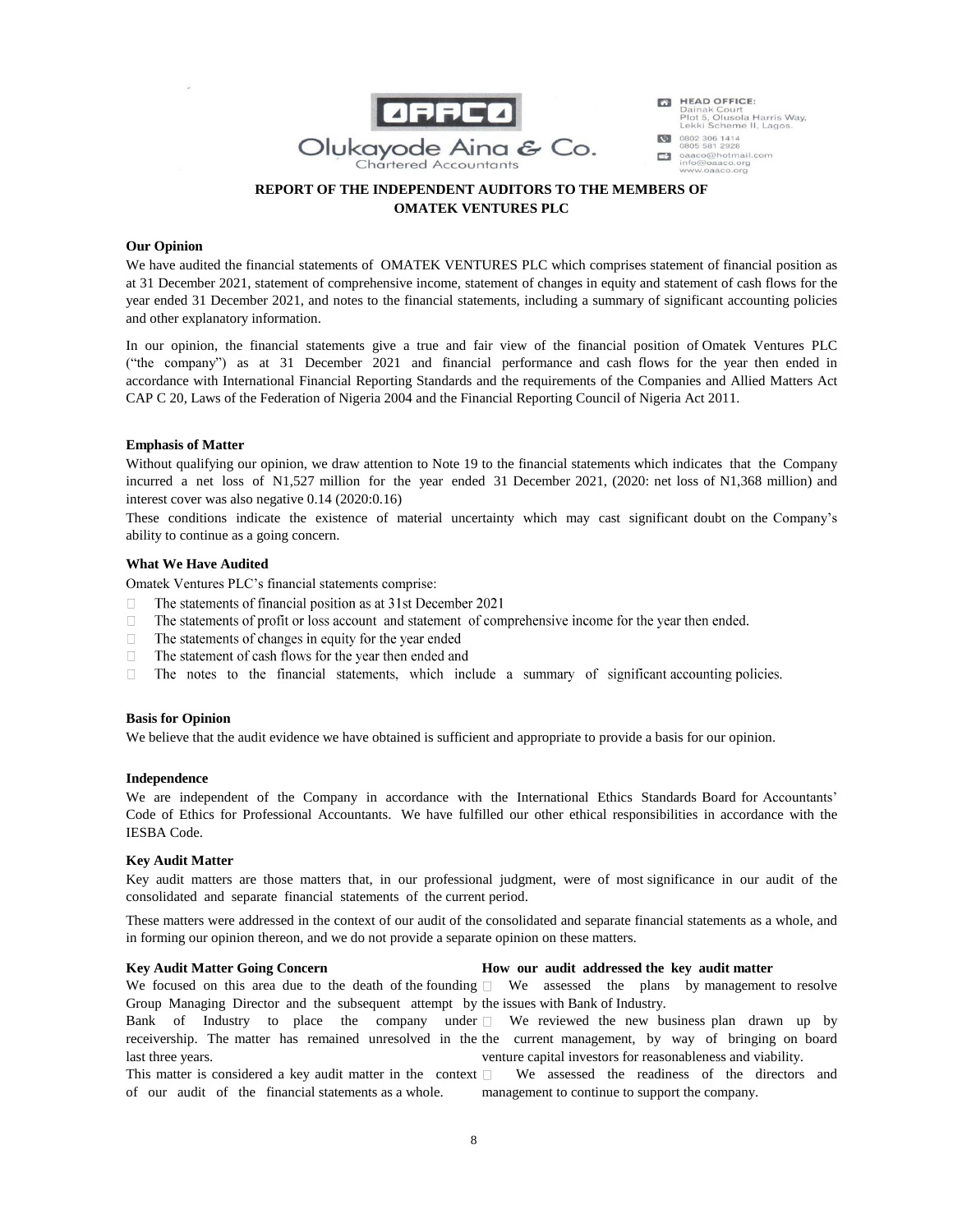**ZFFCO** 

#### **Other Information**

The directors are responsible for the other information.

The other information include Corporate governance report, Internal control and risk management systems in relation to the financial reporting, Statement of directors' responsibilities, Report of the audit committee, Regulatory requirements under IFRS regime, Operational risk management, Value added statements, Five year financial summary, and Share Capitalisation history which we obtained prior to the date of this auditor's report, and the Chairman's statement, Corporate information, Products and services and Corporate directory which are expected to be made available to us after that date.

Our opinion on the financial statements does not cover the other information and we do not and will not express any form of assurance conclusion thereon.

In connection with our audit of the financial statements, our responsibility is to read the other information identified above and, in doing so, consider whether the other information is materially inconsistent with the financial statements or our knowledge obtained in the audit, or otherwise appears to be materially misstated. If, based on the work we have performed on the other information that we obtained prior to the date of this auditor's report, we conclude that there is a material misstatement of this other information, we are required to report that fact. We have nothing to report in this regard.

#### Responsibilities of the directors and those charged with governance for the financial statements

The directors are responsible for the preparation of the financial statements that give a true and fair view in accordance with International Financial Reporting Standards and the requirements of the Companies and Allied Matters Act, the Financial Reporting Council of Nigeria Act and for such internal control as the directors determine is necessary to enable the preparation of financial statements that are free from material misstatement, whether due to fraud or error.

In preparing the financial statements, the directors are responsible for assessing the Company's ability to continue as a going concern, disclosing, as applicable, matters related to going concern and using the going concern basis of accounting unless the directors either intend to liquidate the company or to cease operations, or have no realistic alternative but to do so. Those charged with governance are responsible for overseeing the Company's financial reporting process.

#### **Auditor's responsibilities for the audit of the financial statements**

Our objectives are to obtain reasonable assurance about whether the financial statements as a whole are free from material misstatement, whether due to fraud or error, and to issue an auditor's report that includes our opinion.

Reasonable assurance is a high level of assurance but is not a guarantee that an audit conducted in accordance with ISAs will always detect a material misstatement when it exists. Misstatements can arise from fraud or error and are considered material if, individually or in the aggregate, they could reasonably be expected to influence the economic decisions of users taken on the basis of this financial statements.

As part of an audit in accordance with ISAs, we exercise professional judgment and maintain professional skepticism throughout the audit.

We also:

Identified and assessed the risks of material misstatement of the financial statements, whether due to fraud or error,  $\Box$ design and perform audit procedures responsive to those risks, and obtained audit evidence that is sufficient and appropriate to provide a basis for our opinion. The risk of not detecting a material misstatement resulting from fraud is higher than for one resulting from error, as fraud may involve collusion, forgery,

intentional omissions, misrepresentations, or the override of internal control.

Obtained an understanding of internal controls relevant to the audit in order to design audit procedures that are П. appropriate in the circumstances, but not for the purpose of expressing an opinion on the effectiveness of the company's internal control.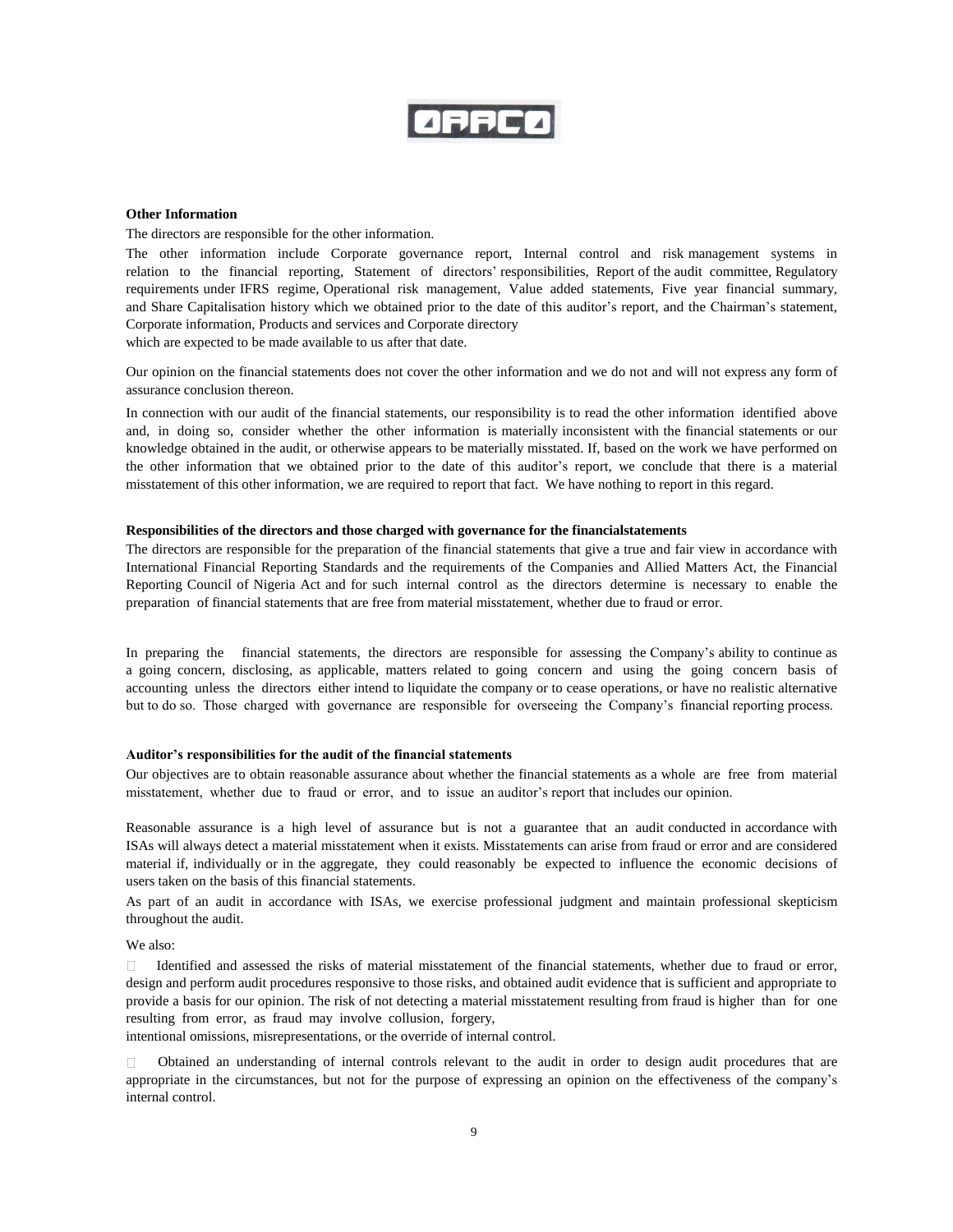Evaluated the appropriateness of accounting policies used and the reasonableness of accounting estimates and related  $\Box$ disclosures made by the directors.

Concluded on the appropriateness of the directors' use of the going concern basis of accounting and, based on the audit  $\Box$ evidence obtained, whether a material uncertainty exists related to events or conditions that may cast significant doubt on the company's ability to continue as a going concern. If we conclude that a material uncertainty exists, we are required to draw attention in our auditor's report to the related disclosures in the financial statements or, if such disclosures are inadequate, to modify our opinion. Our conclusions are based on the audit evidence obtained up to the date of our auditor's report. However, future events or conditions may cause the Company to cease to continue as a going concern.

 $\Box$ Evaluated the overall presentation, structure and content of the financial statements, including the disclosures, and whether the financial statements represent the underlying transactions and events in a manner that achieves fair presentation.

Obtained sufficient appropriate audit evidence regarding the financial information of the entity or business activities  $\Box$ within the Company to express an opinion on the financial statements. We are responsible for the direction, supervision and performance of the Company audit. We remain solely responsible for our audit opinion.

We communicated with those charged with governance regarding, among other matters, the planned scope and timing of the audit and significant audit findings, including any significant deficiencies in internal control that we identified during our audit.

We also provided those charged with governance with a statement that we have complied with relevant ethical requirements regarding independence, and to communicate with them all relationships and other matters that may reasonably be thought to bear on our independence, and where applicable, related safeguards.

From the matters communicated with those charged with governance, we determined those matters that were of most significance in the audit of the financial statements of the current period and are therefore the key audit matters. We describe these matters in our auditor's report unless law or regulation precludes public disclosure about the matter or when, in extremely rare circumstances, we determine that a matter should not be communicated in our report because the adverse consequences of doing so would reasonably be expected to outweigh the public interest benefits of such communication.

#### **Report on Other Legal and Regulatory Requirements**

The Companies and Allied Matters Act requires in carrying out our audit, we consider and report to you on the following matters. We confirm that:

i. We have obtained all the information and explanations which to the best of our knowledge and belief were necessary for the purpose of our audit.

ii. The company has kept proper books of accounting records so far as appears from our examination of those books.

iii. The Company's statement of financial position and statement of comprehensive income are in agreement with the books.

Julius Olukayode Aina

FRC2013/ICAN/00000004390 For:Olukayode Aina & Co (Chartered Accountants)



March 24, 2021 Lagos, Nigeria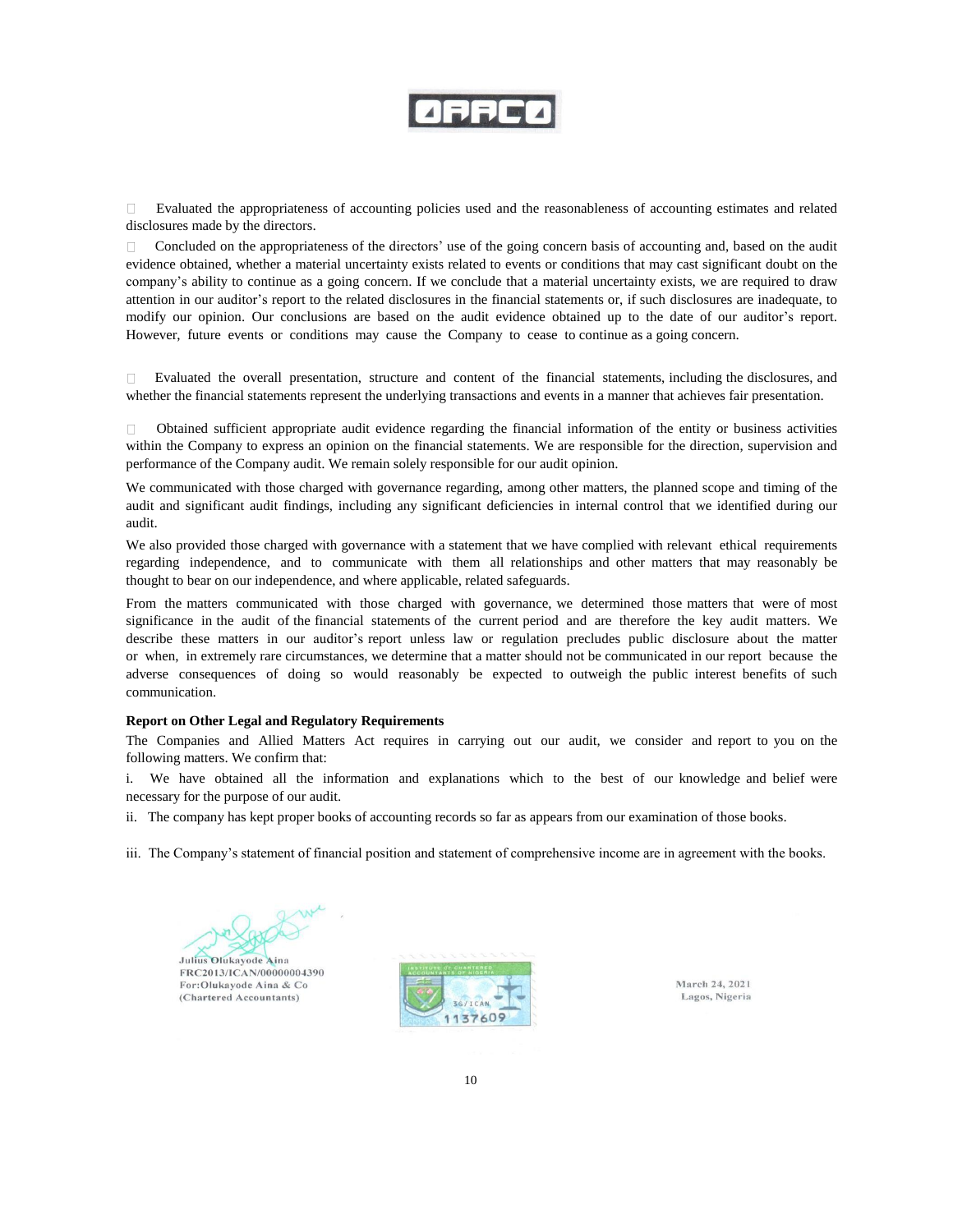# **STATEMENT OF PROFIT OR LOSS AND OTHER COMPREHENSIVE INCOME FOR THE YEAR ENDED 31 DECEMBER, 2021**

|                                        | <b>NOTE</b> | 2021<br>N'M | 2020<br>N'M |
|----------------------------------------|-------------|-------------|-------------|
| <b>REVENUE</b>                         | 14          |             |             |
| <b>COST OF SALES</b>                   |             |             |             |
| <b>Gross (Loss)/Profit</b>             |             |             |             |
| <b>OTHER INCOME</b>                    | 15          | (95)        | (103)       |
| <b>OPERATING EXPENSES</b>              | 16          | (90)        | (83)        |
| RESULTS FROM OPERATING ACTIVITIES      |             | (185)       | (186)       |
| <b>FINANCE COST</b>                    |             | (1, 342)    | (1,182)     |
| PROFIT/(LOSS) BEFORE TAX               |             | (1,527)     | (1,368)     |
| <b>TAX EXPENSE</b>                     | 17          | 13          | (486)       |
| PROFIT/(LOSS) ON CONTINUING OPERATIONS |             | (1,514)     | (1,854)     |
| OTHER COMPREHENSIVE INCOME             |             |             |             |
| <b>RENTAL INCOME</b>                   |             |             |             |
| TOTAL OTHER COMPREHENSIVE INCOME       |             |             |             |
| COMPREHENSIVE PROFIT/(LOSS)            |             | (1,514)     | (1, 854)    |
| <b>BASIC EARNING PER SHARE (NGN)</b>   | 20          | (0.51)      | (0.63)      |
| DILUTED EARNING PER SHARE (NGN)        | 20          | (0.51)      | (0.63)      |

### **THE NOTES FORM AN INTEGRAL PART OF THESE FINANCIAL STATEMENTS**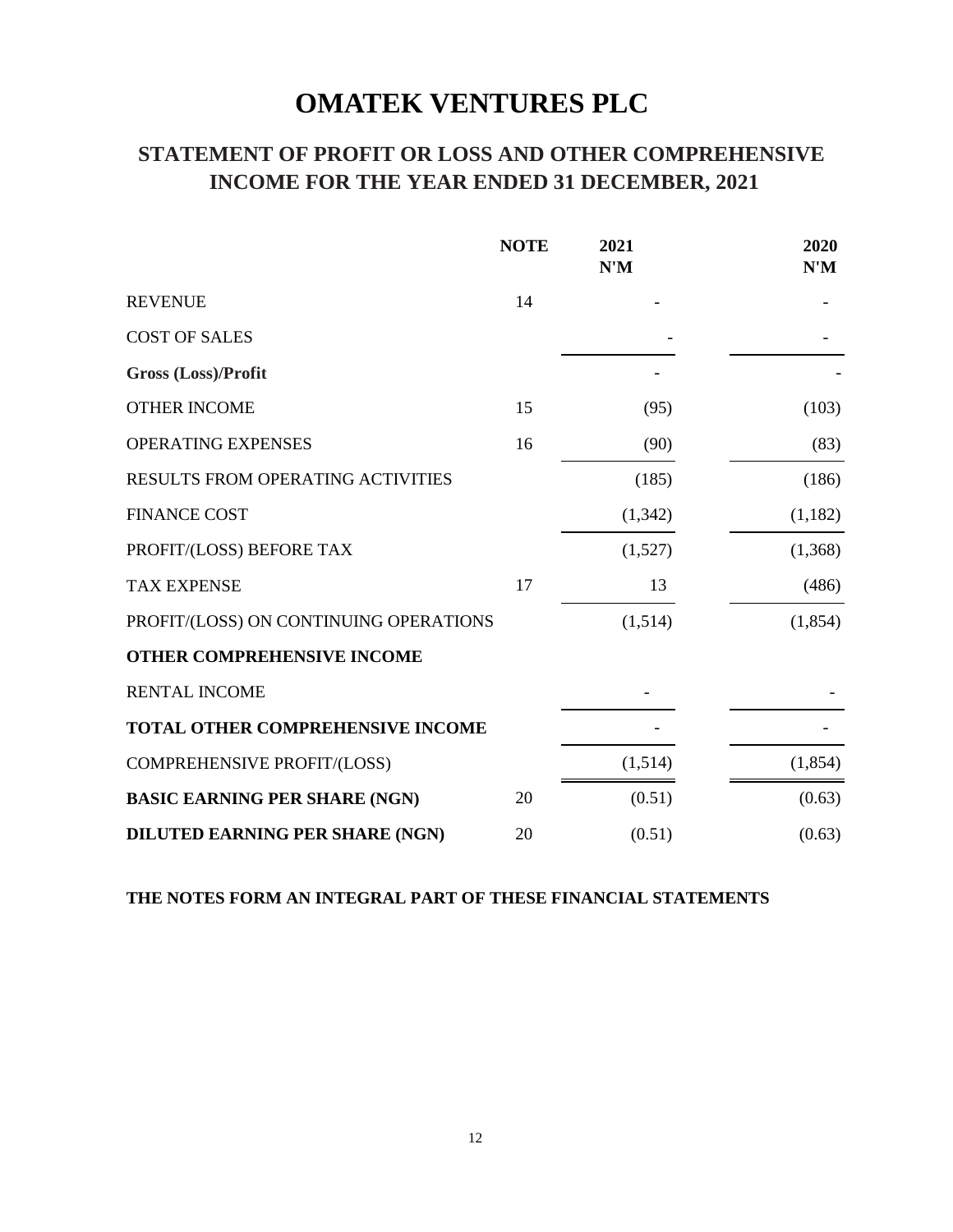# **STATEMENT OF FINANCIAL POSITION AS AT 31ST DECEMBER 2021 IN MILLIONS OF NIGERIAN NAIRA**

|                                         |                | <b>31ST</b>     | 31ST            |
|-----------------------------------------|----------------|-----------------|-----------------|
|                                         |                | <b>DECEMBER</b> | <b>DECEMBER</b> |
|                                         | <b>NOTE</b>    | 2021            | 2020            |
| <b>ASSETS</b>                           |                |                 |                 |
| PROPERTY, PLANT & EQUIPMENT             | 5              | 1,577           | 1,619           |
| <b>INVESTMENT PROPERTY</b>              | 6              | 2,200           | 2,200           |
| <b>INVESTMENTS</b>                      | $\overline{7}$ | (2,407)         | (2,305)         |
| TOTAL NON CURRENT ASSETS                |                | 1,370           | 1,514           |
| <b>CURRENT ASSETS</b>                   |                |                 |                 |
| TRADE & OTHER RECEIVABLES               | 8              | 3,493           | 3,487           |
| CASH & CASH EQUIVALENTS                 |                |                 |                 |
| <b>TOTAL CURRENT ASSETS</b>             |                | 3,493           | 3,487           |
| <b>TOTAL ASSETS</b>                     |                | 4,863           | 5,001           |
| <b>EQUITY AND LIABILITIES</b>           |                |                 |                 |
| <b>EQUITY</b>                           |                |                 |                 |
| <b>SHARE CAPITAL</b>                    | 9              | 1,471           | 1,471           |
| <b>SHARE PREMIUM</b>                    | 10             | 4,376           | 4,376           |
| <b>RETAINED EARNINGS</b>                | 11             | (14, 101)       | (12, 587)       |
| REVALUATION RESERVE                     | 12             | 615             | 615             |
| <b>TOTAL EQUITY</b>                     |                | (7,639)         | (6, 125)        |
| <b>LIABILITIES</b>                      |                |                 |                 |
| <b>NON-CURRENT LIABILITIES</b>          |                |                 |                 |
| DEFFERED TAX LIABILITY                  | 17             | 473             | 486             |
| <b>LOAN</b>                             | 18             | 5,251           | 3,909           |
| TOTAL NON CURRENT LIABILITIES           |                | 5,724           | 4,395           |
| <b>CURRENT LIABILITIES</b>              |                |                 |                 |
| <b>BANK OVERDRAFT</b>                   |                |                 |                 |
| TRADE & OTHER PAYABLES                  | 13             | 6,706           | 6,659           |
| <b>ACCRUED TAX</b>                      | 17             | 72              | 72              |
| <b>TOTAL CURRENT LIABILITIES</b>        |                | 6,779           | 6,731           |
| <b>TOTAL LIABILITIES</b>                |                | 12,503          | 11,126          |
| <b>TOTAL EQUITIES &amp; LIABILITIES</b> |                | 4,863           | 5,001           |

The financial statements were approved by the Board of Directors on 24th March, 2022 and signed on it's behalf by;

 $\sqrt{a}$ 

Dr. Timothy Farinre Mr. Anthony O. Omhenke Mr. Yemi Ogundipe, FCA Chairman Chief Finance Officer Managing Director FRC/2014/COREN/0000007564 FRC/2016/ICAN/00000008200 FRC/2013/ICAN/00000001615

enke.

Mercyn10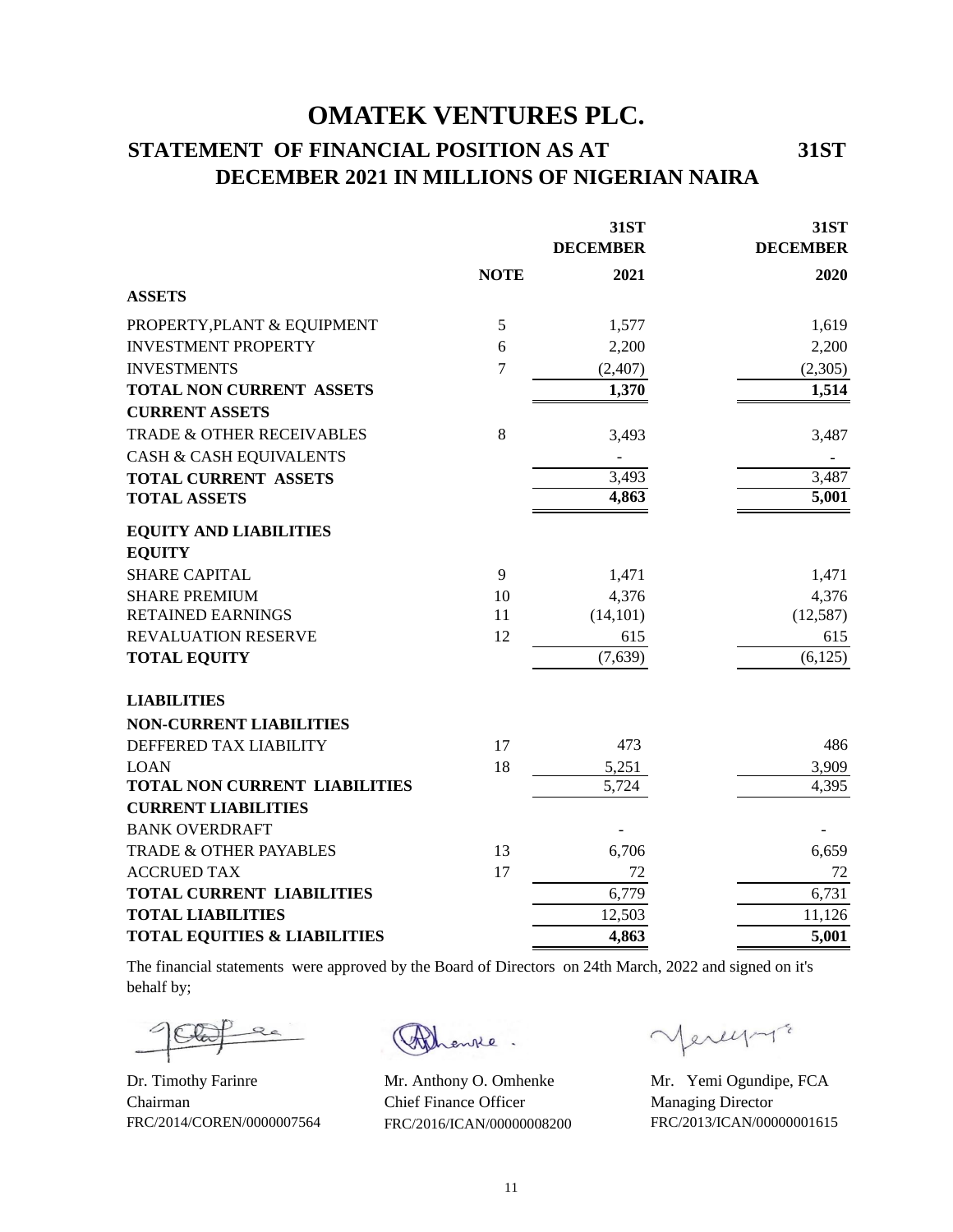# STATEMENT OF CHANGES IN EQUITY FOR THE YEAR ENDED 31ST DECEMBER 2021

|                                           | <b>SHARE</b><br><b>CAPITAL</b><br>N'M | <b>SHARE</b><br><b>PREMIUM</b><br>N'M | <b>RETAINED</b><br><b>EARNINGS</b><br>N'M | <b>REVALUATI</b><br>ON<br><b>RESERVE</b><br>N'M | <b>TOTAL</b><br><b>EQUITY</b><br>N'M |
|-------------------------------------------|---------------------------------------|---------------------------------------|-------------------------------------------|-------------------------------------------------|--------------------------------------|
| <b>BALANCE AT 1ST JANUARY 2021</b>        | 1,471                                 | 4,376                                 | (12,587)                                  | 615                                             | (6,125)                              |
| TOTAL COMPREHENSIVE INCOME                |                                       |                                       |                                           |                                                 |                                      |
| PROFIT/(LOSS) ON CONTINUING OPERATIONS    |                                       |                                       | (1,514)                                   |                                                 | (1,514)                              |
| TOTAL COMPREHENSIVE INCOME FOR THE PERIOD | 1,471                                 | 4,376                                 | (14,101)                                  | 615                                             | (7,639)                              |
| <b>BALANCE AT 31ST DECEMBER 2021</b>      | 1,471                                 | 4,376                                 | (14, 101)                                 | 615                                             | (7,639)                              |
| <b>BALANCE AT 1ST JANUARY 2020</b>        | 1,471                                 | 4,376                                 | $-10,733$                                 | 615                                             | $-4,271$                             |
| TOTAL COMPREHENSIVE INCOME                |                                       |                                       |                                           |                                                 |                                      |
| PROFIT/(LOSS) ON CONTINUING OPERATIONS    |                                       |                                       | (1, 854)                                  |                                                 | (1,854)                              |
| TOTAL COMPREHENSIVE INCOME FOR THE PERIOD | 1,471                                 | 4,376                                 | (12,587)                                  | 615                                             | (6,125)                              |
| <b>BALANCE AT 31ST DECEMBER 2020</b>      | 1,471                                 | 4,376                                 | (12, 587)                                 | 615                                             | (6,125)                              |

THE NOTES FORM AN INTEGRAL PART OF THESE FINANCIAL STATEMENTS

13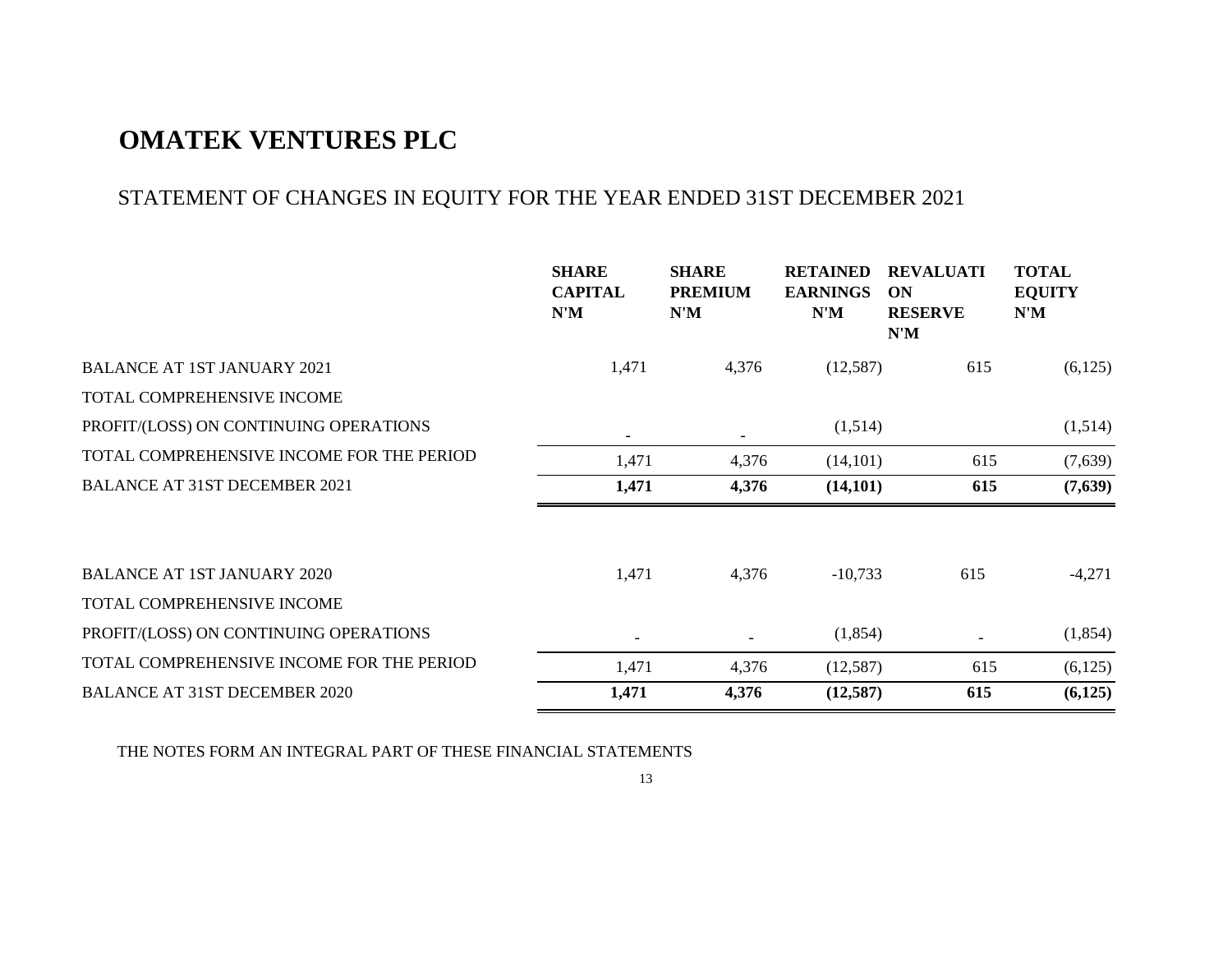# **STATEMENT OF CASH FLOWS FOR THE YEAR ENDED 31ST DECEMBER 2021 IN MILLIONS OF NIGERIAN NAIRA**

|                                             | 2021     | 2020    |
|---------------------------------------------|----------|---------|
|                                             | N'M      | N'M     |
| <b>CASH FLOWS FROM OPERATING ACTIVITIES</b> |          |         |
| PROFIT/(LOSS) FOR THE YEAR BEFORE TAX       | (1,527)  | (1,368) |
| <b>ADJUSTMENTS FOR:</b>                     |          |         |
| <b>DEPRECIATION</b>                         | 42       | 42      |
| INVESTMENT(INCOME)/LOSSES                   | 101      | 103     |
| <b>FINANCE COST</b>                         | 1,342    | 1,182   |
| <b>RENTAL INCOME</b>                        |          |         |
| RETAINED EARNINGS ADJUSTMENT                | 1,485    | 1,327   |
| <b>CHANGES IN CURRENT ASSETS:</b>           |          |         |
| <b>INVENTORIES</b>                          |          |         |
| TRADE & OTHER RECEIVABLES                   |          |         |
| <b>PREPAYMENTS</b>                          | (191)    |         |
|                                             | (191)    |         |
| <b>CHANGES IN CURRENT LIABILITIES:</b>      |          |         |
| <b>TRADE &amp; OTHER PAYABLES</b>           | 48       | 1223    |
|                                             | 48       | 1,223   |
| NET CASH FROM OPERATING ACTIVITIES          | 1,342    | 1,182   |
| <b>CASHFLOW FROM INVESTING ACTIVITIES</b>   |          |         |
| <b>INVESTMENT</b>                           |          |         |
| <b>SALE OF FIXED ASSET</b>                  |          |         |
| NET CASH FROM INVESTING ACTIVITIES          |          |         |
| CASHFLOW FROM FINANCING ACTIVITIES          |          |         |
| BANK LOAN                                   |          |         |
| <b>FINANCE COST</b>                         | (1, 342) | (1182)  |
| NET CASH FROM FINANCING ACTIVITIES          | (1, 342) | (1182)  |
| <b>NET CASH FLOW</b>                        |          |         |
| CASH & CASH EQUIVALENTS @ 1ST JANUARY       |          |         |
| CASH & CASH EQUIVALENTS @ 31ST DECEMBER     |          |         |

**THE NOTES FORM AN INTEGRAL PART OF THESE FINANCIAL STATEMENTS**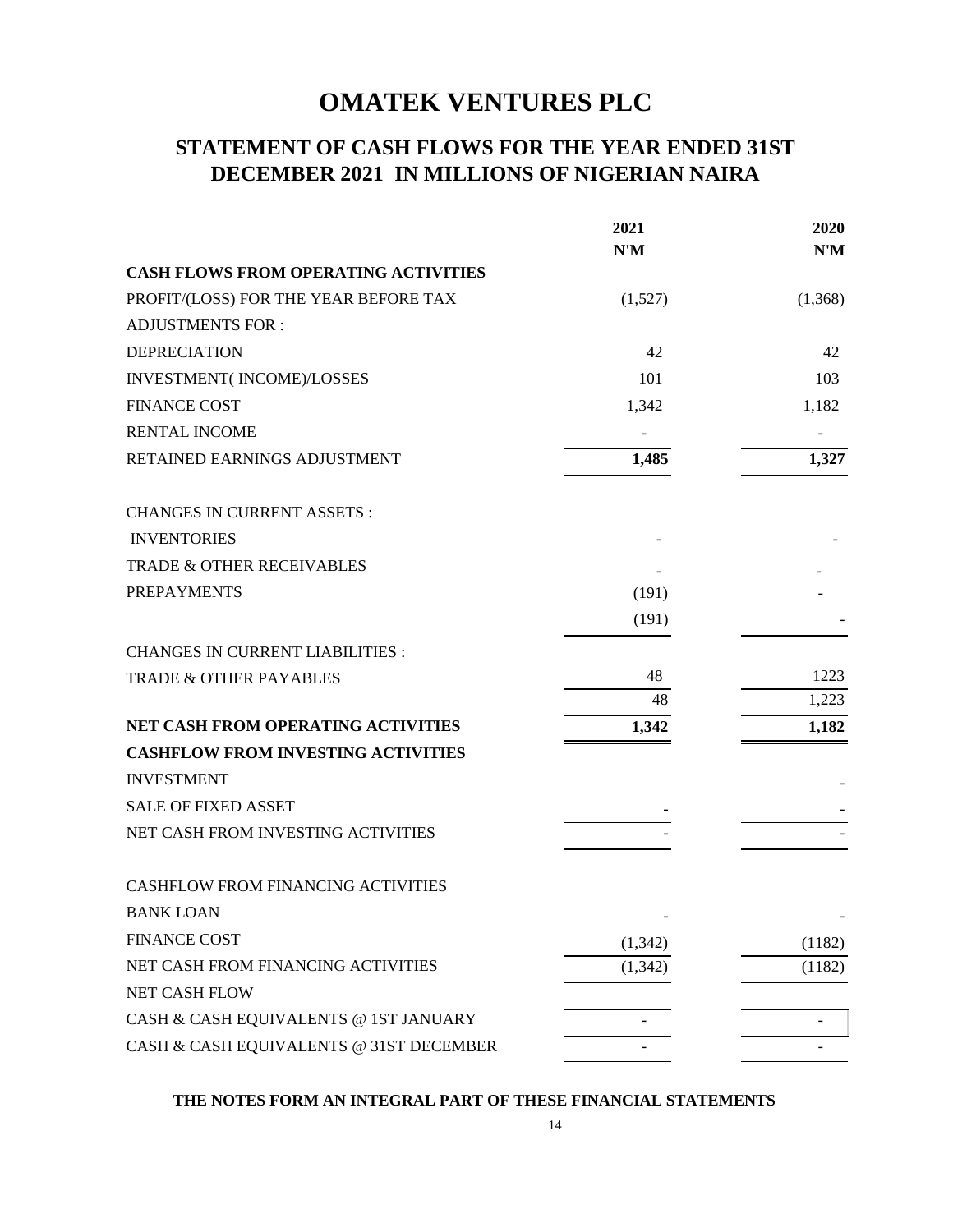### **NOTES TO THE FINANCIAL STATEMENTS FOR THE YEAR ENDED 31ST DECEMBER, 2021**

#### **1 REPORTING ENTITY**

**2**

| (A)        | <b>LEGAL FORM</b>                              | Omatek Ventures Plc is a public limited liability<br>company<br>incorporated in Nigeria under the Companies and Allied Matters Act of<br>1990.                                                  |
|------------|------------------------------------------------|-------------------------------------------------------------------------------------------------------------------------------------------------------------------------------------------------|
| <b>(B)</b> | <b>MAIN ACTIVITIES</b>                         | Omatek is a holding company which holds shares in the manufacturing,<br>distribution and sales and service of various types of computers and home<br>entertainment products                     |
| (C)        | <b>REGISTERED ADDRESS</b>                      | The registered address is Plot 11, Kudirat Abiola Way, Oregun, Ikeja,<br>Lagos, Nigeria.                                                                                                        |
|            | <b>BASIS OF PREPARATION</b>                    |                                                                                                                                                                                                 |
| (A)        | <b>STATEMENT OF</b>                            | The financial statements have been prepared in accordance with                                                                                                                                  |
|            | <b>COMPLIANCE WITH</b>                         | International Financial Reporting Standards (IFRSs).                                                                                                                                            |
|            |                                                | <b>INTERNATIONAL FINANCIAL</b> The financial statements were authorised for issue by the Board of Directors                                                                                     |
|            | <b>REPORTING STANDARDS</b>                     | on 29th March 2021.                                                                                                                                                                             |
| <b>(B)</b> | <b>BASIS OF</b>                                | The financial statements have been prepared on the historical cost basis                                                                                                                        |
|            | <b>MEASUREMENT</b>                             | and all applicable standard issued by the Financial Reporting Council of<br>Nigeria.                                                                                                            |
| (C)        | <b>FUNCTIONAL AND</b><br>PRESENTATION CURRENCY | These financial statements are presented in Nigerian Naira, which is the<br>Company's functional currency. All financial information presented in naira<br>has been rounded to nearest million. |

**(D) USE OF ESTIMATES AND JUDGEMENT** The preparation of the financial statements in conformity with IFRSs requires management to make judgements, estimates and assumptions that affect the application of accounting policies and the reported amounts of assets, liabilities, income and expenses. Estimates and underlying assumptions are reviewed on an ongoing basis. Revisions to accounting estimates are recognised in the period in which the estimates are revised and into any future periods affected.

#### **(E) ADOPTION OF NEW AND REVISED STANDARDS**

- **i IFRS 15 Revenue from Contracts with Customerseffective on or after 1 January 2018** IFRS 15 establishes a comprehensive framework for determining whether, how much and when revenue is recognised. It replaces existing revenue recognition guidance, including IAS 18 Revenue, IAS 11 Construction Contracts and IFRIC 13 Customer Loyalty Programme. The Company uses the impact assessment report to disclose the impact of IFRS 15, on the company.
- **ii IFRS 9 Financial Instrument-effective on or after 1 January 2018** The Company has initially applied IFRS 9 from 1 January 2018. A number of other new standards are also effective from 1 January 2018, but they do not have a material effect on the Company's financial statements. The effect of initially applying this standard is mainly attributed to an

increase in impairment losses recognised on financial assets.

IFRS 9 sets out requirements for recognising and measuring financial assets, financial liabilities and some contracts to buy or sell non-financial items. This standard replaces IAS 39 Financial Instruments: Recognition and Measurement.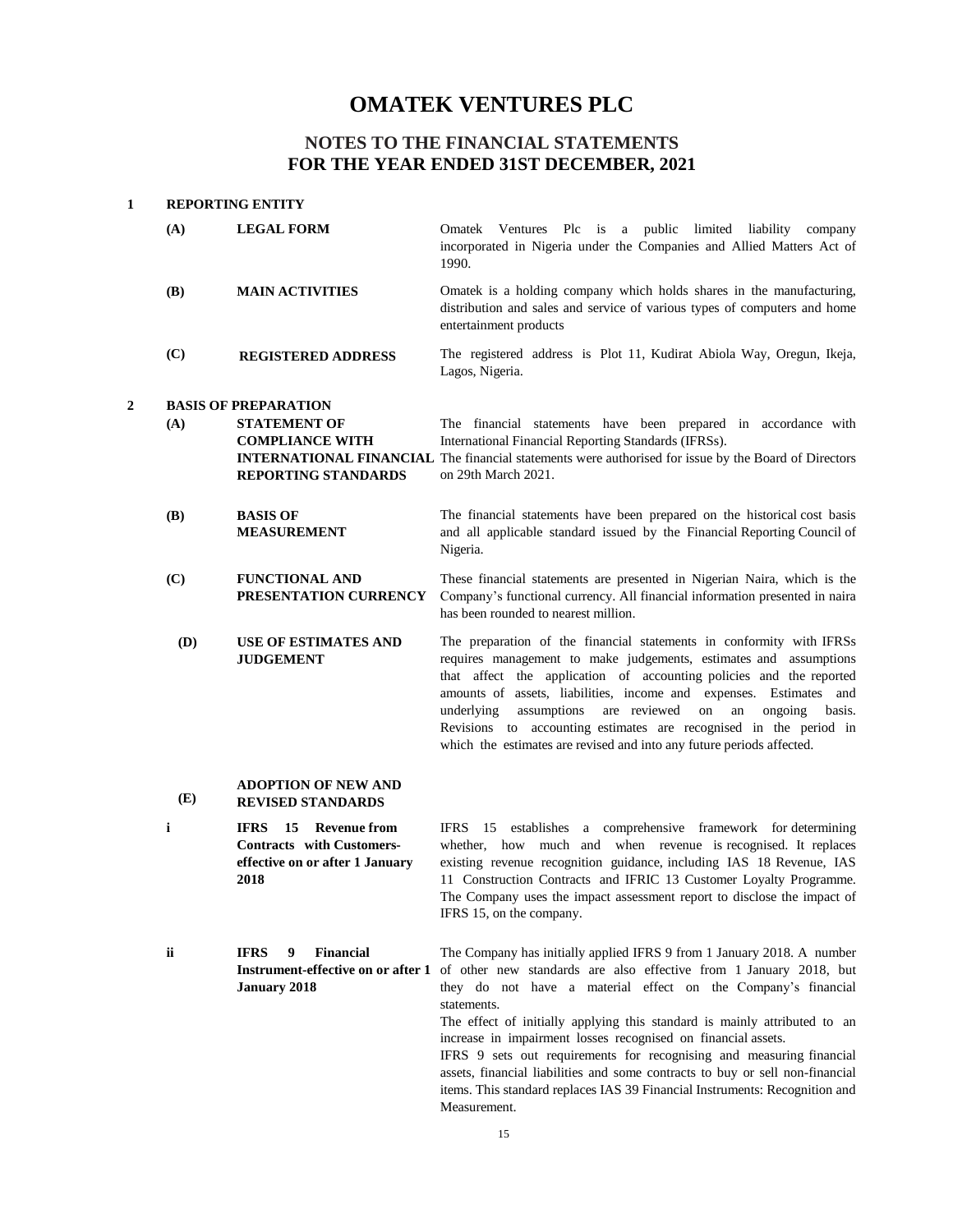### **NOTES TO THE FINANCIAL STATEMENTS FOR THE YEAR ENDED 31ST DECEMBER, 2021**

**a CLASSIFICATION AND** 

**MEASUREMENT OF FINANCIAL ASSETS AND FINANCIAL LIABILITIES** IFRS 9 contains three principal classification categories for financial assets: measured at amortised cost, FVOCI and FVTPL.

The classification of financial assets under IFRS 9 is generally based on the business model in which a financial asset is managed and its contractual cash flow characteristics. IFRS 9 eliminates the previous IAS 39 categories of held to maturity, loans and receivables and available for sale. Under IFRS 9, derivatives embedded in contracts where the host is a financial asset in the scope of the standard are never separated. Instead, the hybrid financial instrument as a whole is assessed for classification.

IFRS 9 largely retains the existing requirements in IAS 39 for the classification and measurement of financial liabilities.

The adoption of IFRS 9 has not had a significant effect on the Company's accounting policies related to financial liabilities and derivative financial instruments.

- **b IMPAIRMENT OF FINANCIAL** IFRS 9 replaces the 'incurred loss' model in IAS 39 with an **ASSETS** 'expected credit loss' (ECL) model. The new impairment model applies to financial assets measured at amortised cost, contract assets and debt investments at FVOCI, but not to investments in equity instruments. Under IFRS 9, credit losses are recognised earlier than under IAS 39.
- **3 SIGNIFICANT ACCOUNTING POLICIES** The accounting policies set out below have been applied consistently to all periods presented in the financial statements, unless otherwise indicated.
	- **(A) FOREIGN CURRENCY** Transactions in foreign currencies are translated to the respective functional currencies of Group entities at exchange rates at the dates of the transactions. Monetary assets and liabilities denominated in foreign currencies at the reporting date are retranslated to the functional currency at the exchange rate at that date. The foreign currency gain or loss on monetary items is the difference between amortised cost in the functional currency at the beginning of the period, adjusted for effective interest and payments during the period, and the amortised cost in foreign currency translated at the exchange rate at the end of the reporting period.

Non-monetary assets and liabilities denominated in foreign currencies that are measured at fair value are retranslated to the functional currency at the exchange rate at the date that the fair value was determined.

Foreign currency differences arising on retranslation are recognised in profit or loss, except for differences arising on the retranslation of available for-sale equity instruments, a financial liability designated as a hedge of the net investment in a foreign operation or qualifying cash flow hedges, which are recognised in other comprehensive income.

Non-monetary items that are measured in terms of historical cost in a foreign currency are translated using the exchange rate at the date of the transaction.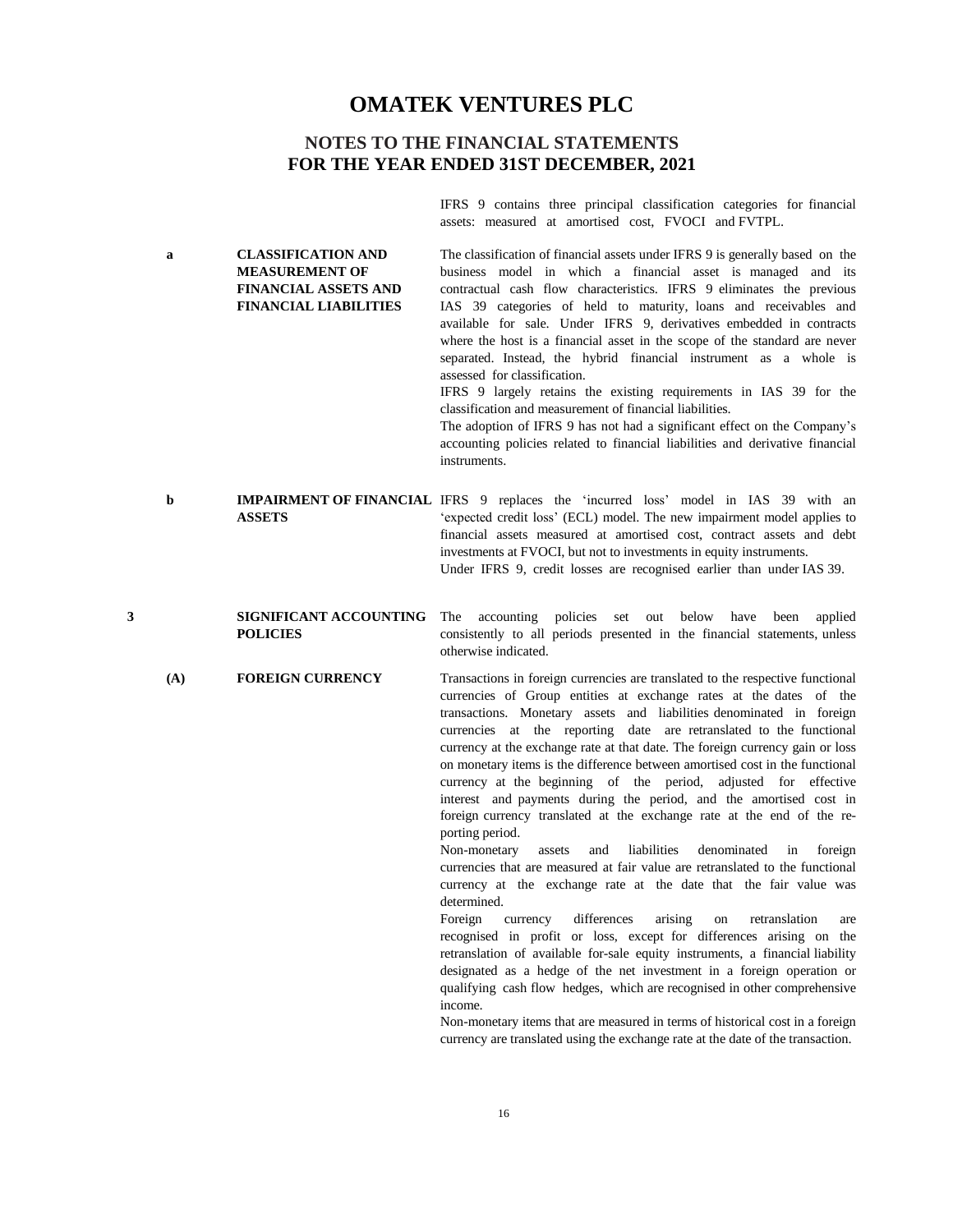### **NOTES TO THE FINANCIAL STATEMENTS FOR THE YEAR ENDED 31ST DECEMBER, 2021**

| (B)  | <b>PROPERTY, PLANT &amp;</b><br><b>EQUIPMENT</b>              |                                                                                                                                                                                                                                                                                                                                                                                                                                                                                                                                                                                                                                                                                                                                                                                                                                                                  |
|------|---------------------------------------------------------------|------------------------------------------------------------------------------------------------------------------------------------------------------------------------------------------------------------------------------------------------------------------------------------------------------------------------------------------------------------------------------------------------------------------------------------------------------------------------------------------------------------------------------------------------------------------------------------------------------------------------------------------------------------------------------------------------------------------------------------------------------------------------------------------------------------------------------------------------------------------|
| (i)  | <b>RECOGNITION AND</b><br><b>MEASUREMENT</b>                  | Items of property, plant and equipment are measured at cost less<br>accumulated depreciation and accumulated impairment losses. The cost<br>of certain items of property, plant and equipment was determined by<br>reference to a previous GAAP revaluation.                                                                                                                                                                                                                                                                                                                                                                                                                                                                                                                                                                                                     |
| (ii) | <b>DEPRECIATION</b>                                           | Depreciation is calculated over the depreciable amount, which is the cost<br>of an asset, or other amount substituted for cost, less its residual value.<br>Depreciation is recognised in profit or loss on a straight-line basis over<br>the estimated useful lives of each part of an item of property, plant and<br>equipment, since this most closely reflects the expected pattern of<br>consumption of the future economic benefits embodied in the asset.<br>Land is not depreciated.                                                                                                                                                                                                                                                                                                                                                                     |
|      |                                                               | The estimated useful lives for the current and comparative periods are as<br>follows: Leasehold Building 50 Years                                                                                                                                                                                                                                                                                                                                                                                                                                                                                                                                                                                                                                                                                                                                                |
|      |                                                               | Depreciation methods, useful lives and residual values are<br>reviewed at each financial year-end and adjusted if appropriate.                                                                                                                                                                                                                                                                                                                                                                                                                                                                                                                                                                                                                                                                                                                                   |
| (C)  | <b>INVENTORIES</b>                                            | Inventories are measured at the lower of cost and net realisable value.<br>The cost of inventories is based on the first-in first-out principle, and<br>incurred<br>acquiring<br>includes<br>expenditure<br>in<br>the inventories,<br>production or conversion costs and other costs incurred in bringing<br>them to their existing location and condition. In the case of manufactured<br>inventories and work in progress, cost includes an appropriate share of<br>production overheads based on normal operating capacity. Cost also may<br>include transfers from other comprehensive income of any gain or loss on<br>qualifying cash flow hedges of foreign currency purchases of inventories.<br>Net realisable value is the estimated selling price in the ordinary course of<br>business, less the estimated costs of completion and selling expenses. |
| (D)  | <b>IMPAIRMENT</b>                                             |                                                                                                                                                                                                                                                                                                                                                                                                                                                                                                                                                                                                                                                                                                                                                                                                                                                                  |
| (i)  | <b>FINANCIAL INSTRUMENTS</b><br><b>CONTRACT ASSETS</b><br>AND | The Company recognises loss allowances for Expected Credit Losses<br>$("ECL")$ on:<br>i. financial assets measured at amortized cost.<br>Ii. debt investments measured at FVOCI; and<br>iii. Contract assets.                                                                                                                                                                                                                                                                                                                                                                                                                                                                                                                                                                                                                                                    |
|      |                                                               | The Company measures loss allowances at an amount equal to lifetime<br>ECLs, except for the following, which are measured at 12- month ECLs:<br>i debt securities that are determined to have low credit risk at the reporting<br>date; and<br>ii. other debt securities and bank balances for which credit risk (i.e. the risk<br>of default occurring over the expected life of the financial instrument)<br>has not increased significantly since initial recognition.<br>iii. loss allowances for trade receivables and contract assets are always<br>measured at an amount equal to lifetime ECLs.                                                                                                                                                                                                                                                          |
|      |                                                               | When determining whether the credit rick of a financial asset has                                                                                                                                                                                                                                                                                                                                                                                                                                                                                                                                                                                                                                                                                                                                                                                                |

When determining whether the credit risk of a financial asset has increased significantly since initial recognition and when estimating ECLs, the Company considers reasonable and supportable information that is relevant and available without undue cost or effort.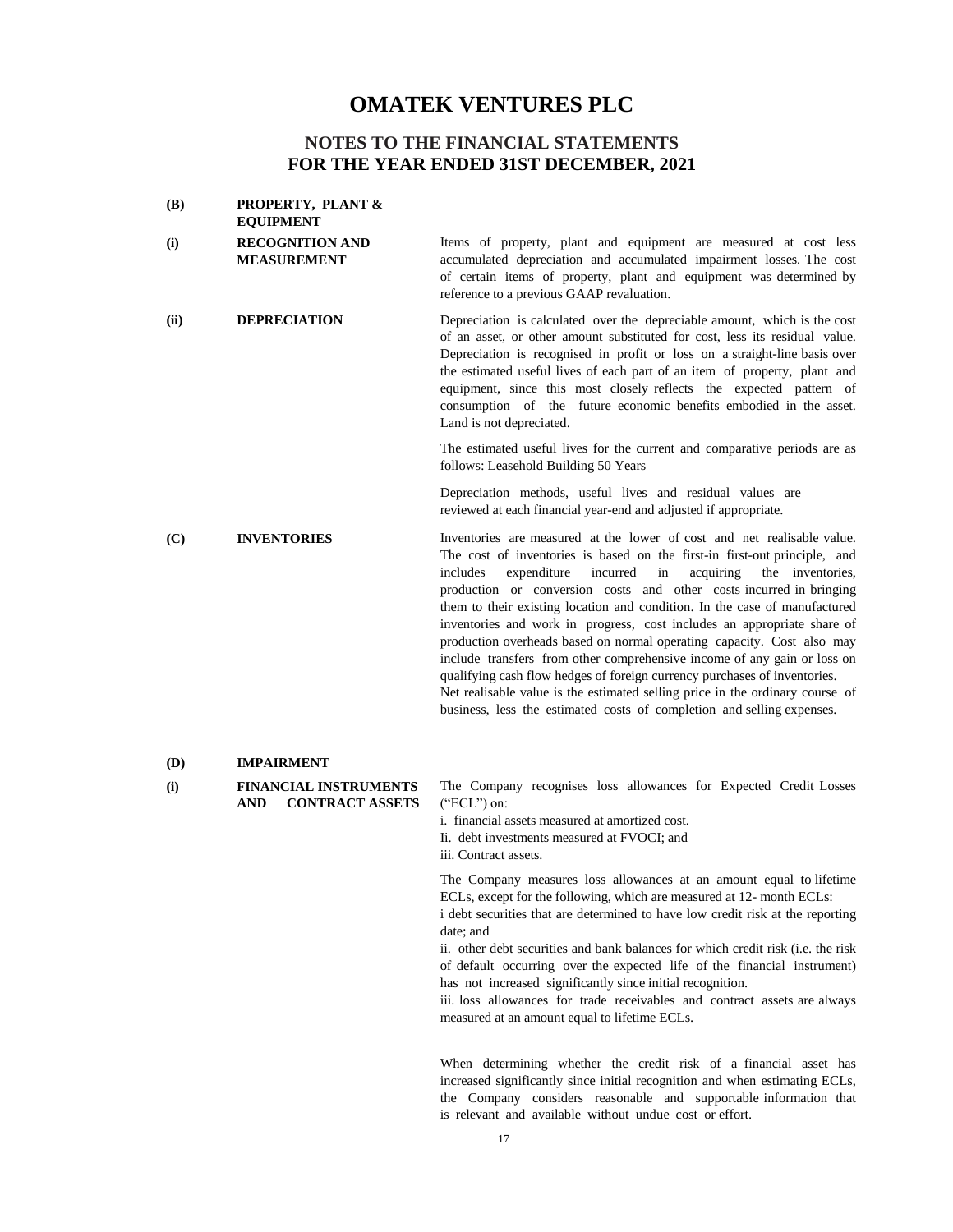### **NOTES TO THE FINANCIAL STATEMENTS FOR THE YEAR ENDED 31ST DECEMBER, 2021**

This includes both quantitative and qualitative information and analysis, based on the Company's historical experience and informed credit assessment and including forward-looking information.

The Company assumes that the credit risk on a financial asset has increased significantly if it is more than 30 days past due.

The Company considers a financial asset to be in default when:

the borrower is unlikely to pay its credit obligations to the Company in full, without recourse by the Company to actions such as realising security (if any is held); or

the financial asset is more than 90 days past due.

The Company considers a debt security to have low credit risk when its credit risk rating is equivalent to the globally understood definition of 'investment grade'. The Company considers this to be Baa3 or higher per [Moody's Rating Agency] or BBB-or higher per [Standard & Poor's Rating Agency].

Lifetime ECLs are the ECLs that result from all possible default events over the expected life of a financial instrument.

12-month ECLs are the portion of ECLs that result from default events that are possible within the 12 months after the reporting date (or a shorter period if the expected life of the instrument is less than 12 months).

The maximum period considered when estimating ECLs is the maximum contractual period over which the Company is exposed to credit risk.

MEASUREMENT OF ECLS ECLs are a probability-weighted estimate of credit losses. Credit losses are measured as the present value of all cash shortfalls (i.e. the difference between the cash flows due to the entity in accordance with the contract and the cash flows that the Company expects to receive).

ECLs are discounted at the effective interest rate of the financial asset.

CREDIT-IMPAIRED FINANCIAL At each reporting date, the Company assesses whether financial assets ASSETS carried at amortised cost and debt securities at FVOCI are credit impaired. A financial asset is 'credit-impaired' when one or more events that have a detrimental impact on the estimated future cash flows of the financial asset have occurred.

> Evidence that a financial asset is credit-impaired includes the following observable data:

significant financial difficulty of the borrower or issuer.  $\Box$ 

 $\Box$ a breach of contract such as a default or being more than 90 days past due.

 $\Box$ the restructuring of a loan or advance by the Group on terms that the Group would not consider otherwise.

it is probable that the borrower will enter bankruptcy or other  $\Box$ financial reorganisation; or

the disappearance of an active market for a security because  $\Box$ of financial difficulties.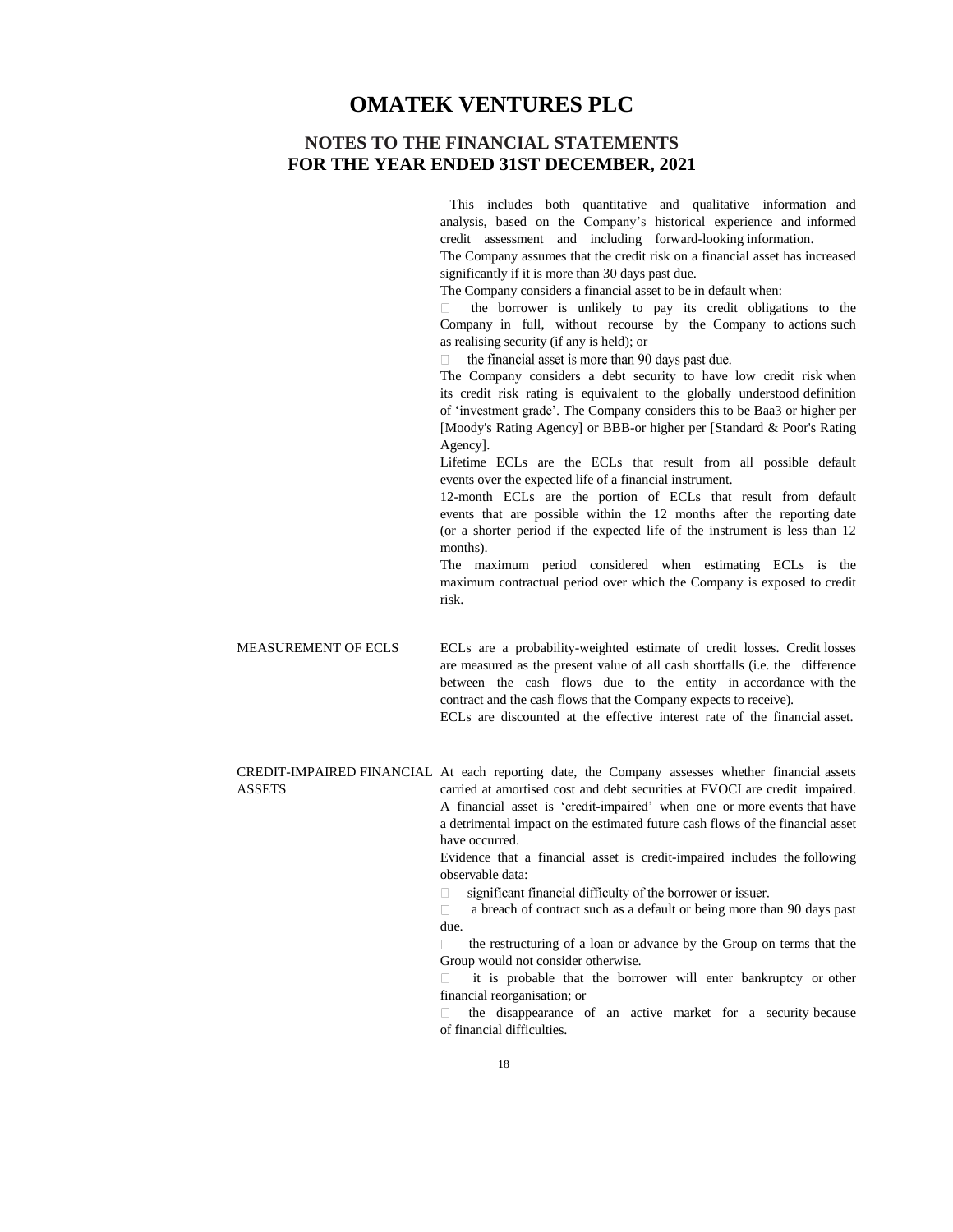### **NOTES TO THE FINANCIAL STATEMENTS FOR THE YEAR ENDED 31ST DECEMBER, 2021**

PRESENTATION OF ALLOWANCE FOR ECL IN THE STATEMENT OF FINANCIAL POSITION WRITE-OFF Loss allowances for financial assets measured at amortised cost are deducted from the gross carrying amount of the assets. For debt securities at FVOCI, the loss allowance is charged to profit or loss and is recognised in OCI. The gross carrying amount of a financial asset is written off when the Company has no reasonable expectations of recovering a financial asset in its entirety or a portion thereof. The Company individually makes an assessment with respect to the timing and amount of write-off based on whether there is a reasonable expectation of recovery. The Company expects no significant recovery from the amount written off. However, financial assets that are written off could still be subject to enforcement activities in order to comply with the Company's procedures for recovery of amounts due. Financial assets not classified as at FVTPL were assessed at each reporting date to determine whether there was objective evidence of impairment. Objective evidence that financial assets were impaired included: i. default or delinquency by a debtor. ii. restructuring of an amount due to the Group on terms that the Group would not consider otherwise. iii. indications that a debtor or issuer would enter bankruptcy. iv. adverse changes in the payment status of borrowers or issuers. v. the disappearance of an active market for a security because of financial difficulties; or vi. observable data indicating that there was a measurable decrease in the expected cash flow from a group of financial assets

#### **(E) EMPLOYEE BENEFITS**

#### **(i) DEFINED CONTRIBUTION PLANS**

A defined contribution plan is a post-employment benefit plan under which an entity pays fixed contributions into a separate entity and will have no legal or constructive obligation to pay further amounts. For defined contribution plans, the Company pays contributions to publicly or privately administered pension fund administrators (PFA) on a mandatory, contractual or voluntary basis. The Company has no further payment obligations once the contributions have been paid. The contributions are recognised as employee benefit expense in comprehensive income statement when they are due. Prepaid contributions are recognised as an asset to the extent that a cash refund or a reduction in the future payments is available.

### **(ii) TERMINATION BENEFITS**

Termination benefits are recognised as an expense when the Group is demonstrably committed, without realistic possibility of withdrawal, to a formal detailed plan to terminate employment before the normal retirement date. Termination benefits for voluntary redundancies are recognised if the Group has made an offer encouraging voluntary redundancy, it is probable that the offer will be accepted, and the number of acceptances can be estimated reliably. If benefits are payable more than 12 months after the reporting date, then they are discounted to their present value.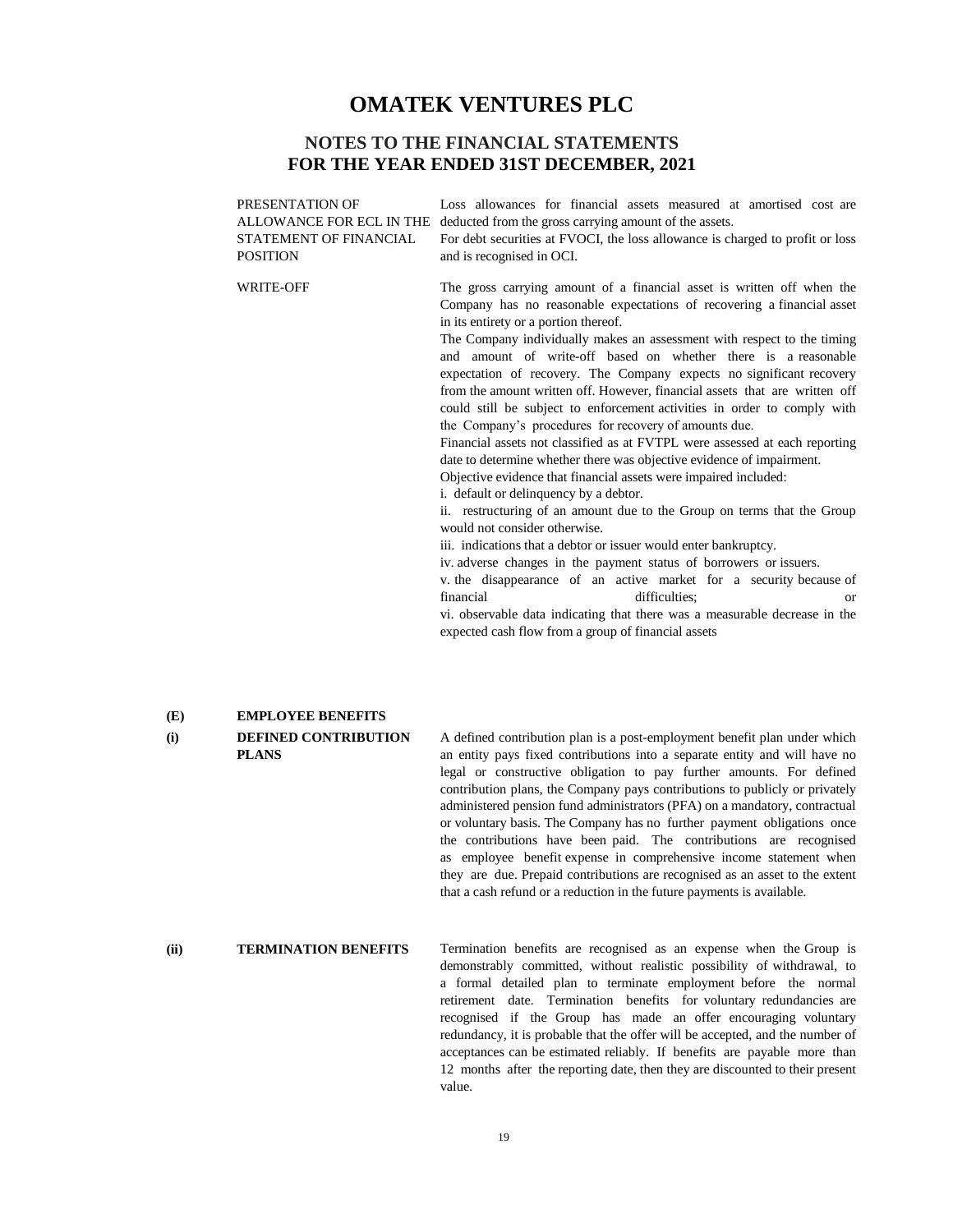### **NOTES TO THE FINANCIAL STATEMENTS FOR THE YEAR ENDED 31ST DECEMBER, 2021**

| (E)  | <b>REVENUES</b>           |                                                                                                                                                                                                                                                                                                                                                                                                                                                                                                                                                                                                                                                                                                                                                                                                                                                                                                                                                                                                                     |
|------|---------------------------|---------------------------------------------------------------------------------------------------------------------------------------------------------------------------------------------------------------------------------------------------------------------------------------------------------------------------------------------------------------------------------------------------------------------------------------------------------------------------------------------------------------------------------------------------------------------------------------------------------------------------------------------------------------------------------------------------------------------------------------------------------------------------------------------------------------------------------------------------------------------------------------------------------------------------------------------------------------------------------------------------------------------|
| (i)  | <b>GOODS SOLD</b>         | Revenue from the sale of goods in the course of ordinary activities is<br>measured at the fair value of the consideration received or receivable,<br>net of returns, trade discounts and volume rebates. Revenue is<br>recognised when persuasive evidence exists, usually in the form of an<br>executed sales agreement, that the significant risks and rewards of<br>ownership have been transferred to the buyer, recovery of the<br>consideration is probable, the associated costs and possible return of goods<br>can be estimated reliably, there is no continuing<br>management<br>involvement with the goods, and the amount of revenue can be<br>measured reliably. If it is probable that discounts will be granted and the<br>amount can be measured reliably, then the discount is recognised as a<br>reduction of revenue as the sales are recognised.                                                                                                                                                |
| (ii) | <b>RENTAL INCOME</b>      | Rental income from investment property is recognised in profit or loss<br>on a straight-line basis over the term of the lease. Lease incentives<br>granted are recognised as an integral part of the total rental income,<br>over the term of the lease. Rental income from subleased property is<br>recognised as other income.                                                                                                                                                                                                                                                                                                                                                                                                                                                                                                                                                                                                                                                                                    |
| (F)  | <b>INCOME TAX</b>         | Income tax expense comprises current and deferred tax. Current tax<br>and deferred tax are items recognised directly in equity or in other<br>comprehensive income. Current tax is the expected tax payable or<br>receivable on the taxable income or loss for the year, using tax rates<br>enacted or substantively enacted at the reporting date, and any<br>adjustment to tax payable in respect of previous years.                                                                                                                                                                                                                                                                                                                                                                                                                                                                                                                                                                                              |
|      |                           | Deferred tax is recognised in respect of temporary differences between<br>the carrying amounts of assets and liabilities for financial reporting<br>purposes and the amounts used for taxation purposes. Deferred tax is<br>not recognised for the following temporary differences: the initial<br>recognition of assets or liabilities in a transaction that is not a<br>business combination and that affects neither accounting nor taxable<br>profit or loss, and differences relating to investments in subsidiaries and<br>jointly controlled entities to the extent that it is probable that they will not<br>reverse in the foreseeable future. In addition, deferred tax is not<br>recognised for taxable temporary differences arising on the initial<br>recognition of goodwill. Deferred tax is measured at the tax rates that are<br>expected to be applied to temporary differences when they reverse, based on<br>the laws that have been enacted or substantively enacted by the<br>reporting date. |
|      |                           | A deferred tax asset is recognised for unused tax losses, tax credits and<br>deductible temporary differences, to the extent that it is probable<br>that future taxable profits will be available against which they can be<br>utilised. Deferred tax assets are reviewed at each reporting date and<br>are reduced to the extent that it is no longer probable that the related<br>tax benefit will be realised.                                                                                                                                                                                                                                                                                                                                                                                                                                                                                                                                                                                                   |
|      | FINANCIAL RISK MANAGEMENT |                                                                                                                                                                                                                                                                                                                                                                                                                                                                                                                                                                                                                                                                                                                                                                                                                                                                                                                                                                                                                     |

#### 4 **FINANCIAL RISK MANAGEMENT (A) OVERVIEW**

The Company has exposure to the following risks from its use of financial instruments: Credit Risk, Liquidity Risk, Market Risk and Operational Risk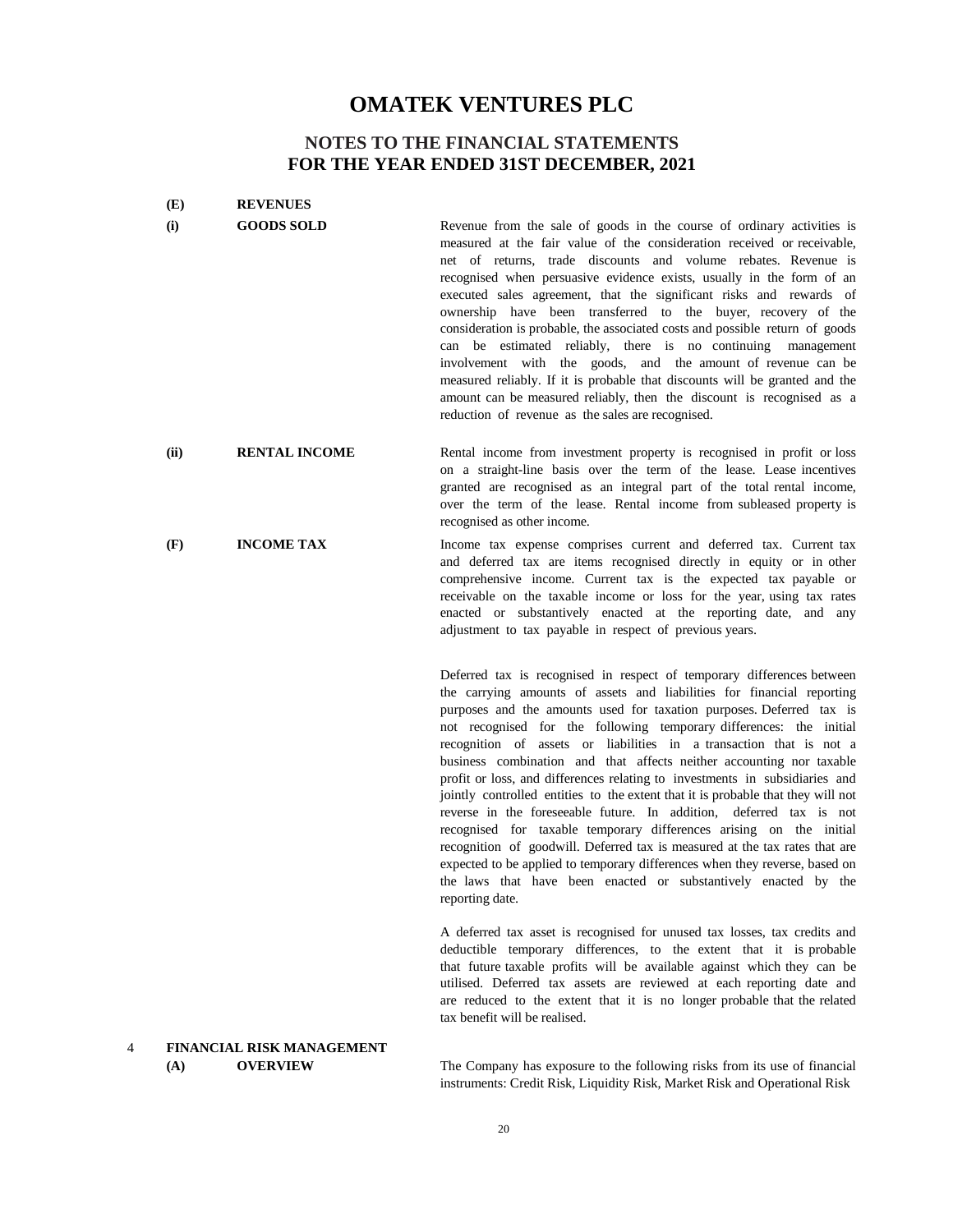### **NOTES TO THE FINANCIAL STATEMENTS FOR THE YEAR ENDED 31ST DECEMBER, 2021**

T This note presents information about the Company's exposure to each of the above risks, the Company's objectives, policies and processes for measuring and managing risk, and the Company's management of capital. Further quantitative disclosures are included throughout these financial statements

#### **(B) RISK MANAGEMENT FRAMEWORK**

**(D) LIQUIDITY RISK**

The Board of Directors has overall responsibility for the establishment and oversight of the company's risk management framework.

The Company's risk management policies are established to identify and analyse the risks faced by the Company, to set appropriate risk limits and controls, and to monitor risks and adherence to limits. Risk management policies and systems are reviewed regularly to reflect changes in market conditions and the Company's activities. The Company, through its training and management standards and procedures, aims to develop a disciplined and constructive control environment in which all employees understand their roles and obligations.

The Group Audit Committee oversees how management monitors compliance with the Group's risk management policies and procedures, and reviews the adequacy of the risk management framework in relation to the risks faced by the Group. The Group Audit Committee is assisted in its oversight role by Internal Audit. Internal Audit undertakes both regular and ad hoc reviews of risk management controls and procedures, the results of which are reported to the Audit Committee.

**(C) CREDIT RISK** Credit risk is the risk of financial loss to the Company if a customer or counterparty to a financial instrument fails to meet its contractual obligations, and arises principally from the Company's receivables from customers and investment securities.

> The Company's exposure to credit risk is influenced mainly by the individual characteristics of each customer.

Liquidity risk is the risk that the Company will encounter difficulty in meeting the obligations associated with its financial liabilities that are settled by delivering cash or another financial asset. The Group's approach to managing liquidity is to ensure, as far as possible, that it will always have sufficient liquidity to meet its liabilities when due, under both normal and stressed conditions, without incurring unacceptable losses or risking damage to the Company's reputation.

**(E) OPERATIONAL RISK** Operational risk is the risk of direct or indirect loss arising from a wide variety of causes associated with the Group's processes, personnel, technology and infrastructure, and from external factors other than credit, market and liquidity risks such as those arising from legal and regulatory requirements and generally accepted standards of corporate behaviour. Operational risks arise from all of the Group's operations.

The Group's objective is to manage operational risk so as to balance the avoidance of financial losses and damage to the Group's reputation with overall cost effectiveness and to avoid control procedures that restrict initiative and creativity.

The primary responsibility for the development and implementation of controls to address operational risk is assigned to senior management within each business unit. This responsibility is supported by the development of overall Company standards for the management of operational risk.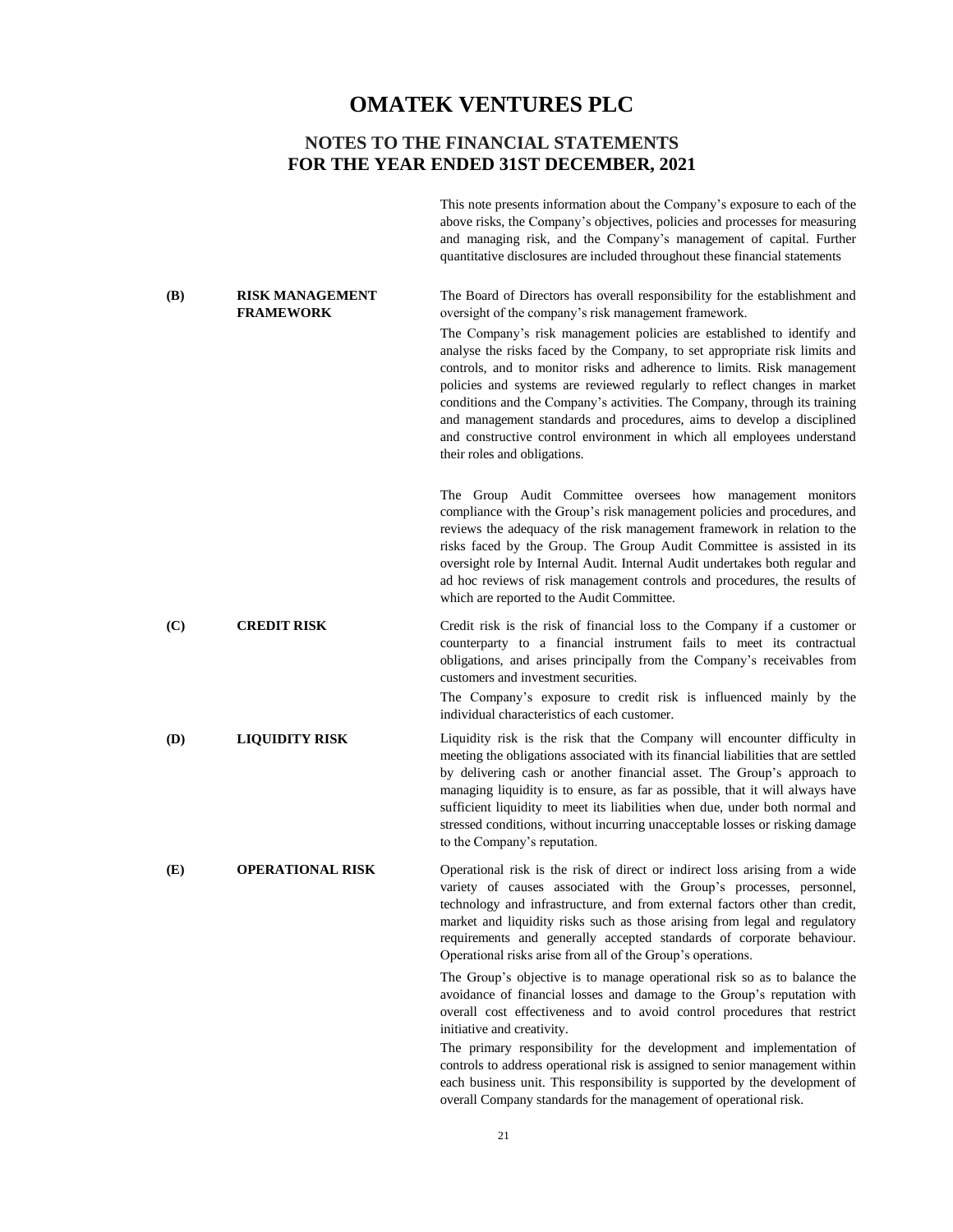### **NOTES TO THE FINANCIAL STATEMENTS FOR THE YEAR ENDED 31ST DECEMBER, 2021**

Compliance with Group standards is supported by a programme of periodic reviews undertaken by Internal Audit. The results of Internal Audit reviews are discussed with the management of the business unit to which they relate, with summaries submitted to the Audit Committee and senior management of the Group.

#### **(F) MARKET RISK**

Market risk is the risk that changes in market prices, such as foreign exchange rates, interest rates and equity prices will affect the Group's income or the value of its holdings of financial instruments. The objective of market risk management is to manage and control market risk exposures within acceptable parameters, while optimising the return.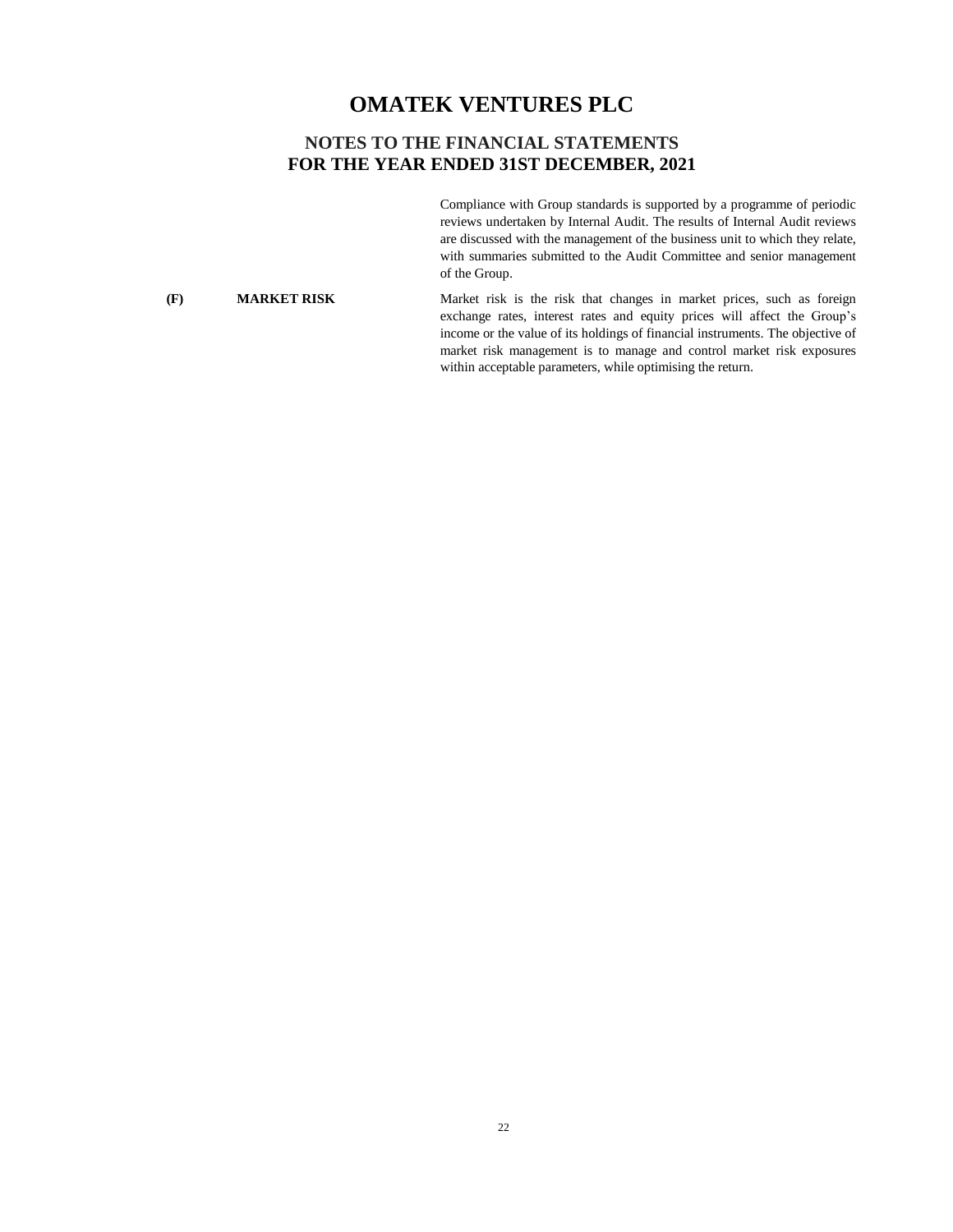# **NOTES TO THE FINANCIAL STATEMENTS FOR THE YEAR ENDED 31ST DECEMBER, 2021 (Cont'd)**

| 5 | PROPERTY, PLANT & EQUIPMENT             | <b>LEASEHOLD</b><br><b>BULDING</b>                 | <b>TOTAL</b> |  |
|---|-----------------------------------------|----------------------------------------------------|--------------|--|
|   |                                         | N'M                                                | N'M          |  |
|   | <b>COST/VALUATION</b>                   |                                                    |              |  |
|   | <b>BALANCE AS AS 1ST JANUARY 2021</b>   | 2,100                                              | 2,100        |  |
|   | UNREALISED FAIR VALUE GAIN              |                                                    |              |  |
|   | <b>DISPOSAL</b>                         |                                                    |              |  |
|   | <b>BALANCE AS AT 31ST DECEMBER 2021</b> | 2,100                                              | 2,100        |  |
|   | <b>DEPRECIATION</b>                     |                                                    |              |  |
|   | <b>BALANCE AS AS 1ST JANUARY 2021</b>   | 481                                                | 481          |  |
|   | <b>CHARGE</b>                           | 42                                                 | 42           |  |
|   | <b>BALANCE AS AT 31ST DECEMBER 2021</b> | 523                                                | 523          |  |
|   | <b>CARRYING AMOUNT</b>                  |                                                    |              |  |
|   | AS AT 31ST DECEMBER 2021                | 1,577                                              | 1,577        |  |
|   | AS AT 31ST DECEMBER 2020                | 1,619                                              | 1,619        |  |
| 6 | <b>INVESTMENT PROPERTY</b>              | <b>LEASEHOLD</b><br><b>BULDING</b><br><b>TOTAL</b> |              |  |
|   |                                         | N'M                                                | N'M          |  |
|   | <b>COST/VALUATION</b>                   |                                                    |              |  |
|   | <b>BALANCE AS AS 1ST JANUARY 2021</b>   | 2,200                                              | 2,200        |  |
|   | <b>FAIR VALUE GAIN</b>                  |                                                    |              |  |
|   | <b>DISPOSAL</b>                         |                                                    |              |  |
|   | BALANCE AS AT 31ST DECEMBER 2021        | 2,200                                              | 2,200        |  |
|   | <b>DEPRECIATION</b>                     |                                                    |              |  |
|   | <b>BALANCE AS AS 1ST JANUARY 2021</b>   |                                                    |              |  |
|   | <b>CHARGE</b>                           |                                                    |              |  |
|   | <b>ADJUSTMENT</b>                       |                                                    |              |  |
|   | <b>BALANCE AS AT 31ST DECEMBER 2021</b> |                                                    |              |  |
|   | <b>CARRYING AMOUNT</b>                  |                                                    |              |  |
|   | AS AT 31ST DECEMBER 2021                | 2,200                                              | 2,200        |  |
|   | AS AT 31ST DECEMBER 2020                | 2,200                                              | 2,200        |  |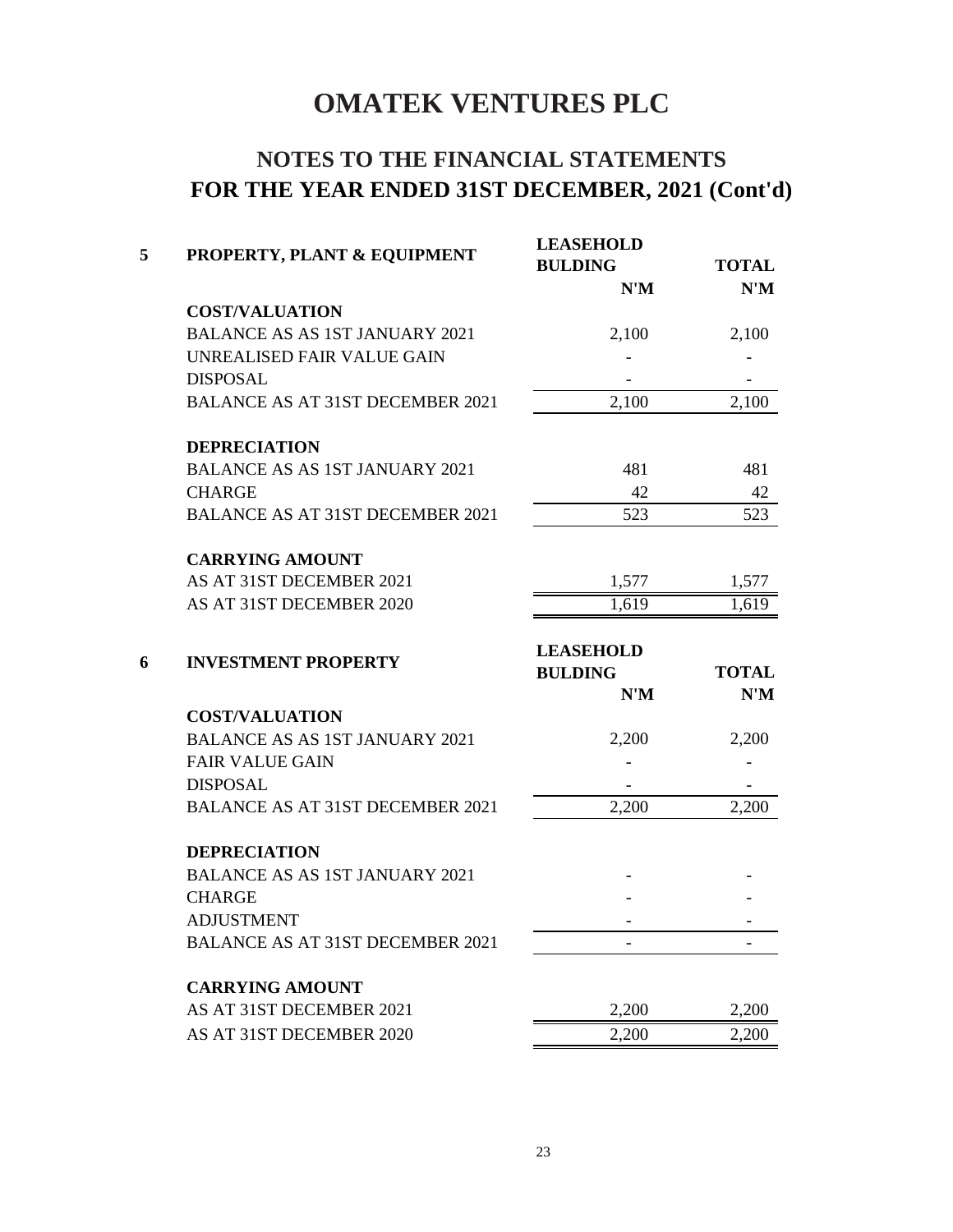### **NOTES TO THE FINANCIAL STATEMENTS FOR THE YEAR ENDED 31ST DECEMBER, 2021 (Cont'd)**

|    |                                      | 31ST            | 31ST            |
|----|--------------------------------------|-----------------|-----------------|
|    |                                      | <b>DECEMBER</b> | <b>DECEMBER</b> |
|    |                                      | 2021            | 2020            |
|    |                                      | N'M             | N'M             |
| 7  | <b>INVESTMENTS</b>                   |                 |                 |
|    | OMATEK VENTURES DISTRIBUTION LIMITED | (2,439)         | (2,399)         |
|    | OMATEK COMPUTERS NIGERIA             | (110)           | (50)            |
|    | OMATEK COMPUTERS GHANA               | 132             | 132             |
|    | OMATEK ENGINEERING SERVICES LIMITED  | 10              | 12              |
|    |                                      | (2,407)         | (2,305)         |
| 8  | <b>TRADE &amp; OTHER RECEIVABLES</b> |                 |                 |
|    | <b>INTERCOMPANY</b>                  | 3,493           | 3,487           |
|    | <b>OTHER RECEIVABLES</b>             |                 |                 |
|    |                                      | 3,493           | 3,487           |
| 9  | <b>SHARE CAPITAL</b>                 |                 |                 |
|    | <b>AUTHORISED</b>                    | 3,500           | 3,500           |
|    |                                      |                 |                 |
|    | <b>ISSUED</b>                        | 1,471           | 1,471           |
| 10 | <b>SHARE PREMIUM</b>                 |                 |                 |
|    | <b>OPENING BALANCE</b>               | 4,376           | 4,376           |
|    | <b>ADJUSTMENTS</b>                   |                 |                 |
|    |                                      | 4,376           | 4,376           |
| 11 | <b>RETAINED EARNINGS</b>             |                 |                 |
|    | OPENING BALANCE                      | (12, 587)       | (10, 733)       |
|    | PROFIT/(LOSS) FOR THE YEAR AFTER TAX | (1,514)         | (1, 854)        |
|    | <b>ADJUSTMENT</b>                    |                 |                 |
|    | <b>BALANCE CARRIED FORWARD</b>       | (14, 101)       | (12, 587)       |
| 12 | <b>REVALUATION RESERVE</b>           |                 |                 |
|    | <b>OPENING BALANCE</b>               | 615             | 615             |
|    | UNREALISED FAIR VALUE GAIN           |                 |                 |
|    | <b>BALANCE CARRIED FORWARD</b>       | 615             | 615             |
| 13 | <b>TRADE &amp; OTHER PAYABLES</b>    |                 |                 |
|    | <b>INTERCOMPANY</b>                  | 3               |                 |
|    | <b>ACCRUED EXPENSES</b>              | 6,450           | 6,406           |
|    | <b>OTHERS</b>                        | 253             | 253             |
|    |                                      | 6,706           | 6,659           |

### **14 REVENUE**

The company does not sell goods or services to third parties. Income is obtained from share of profits from subsidiaries and associates and also from rental income.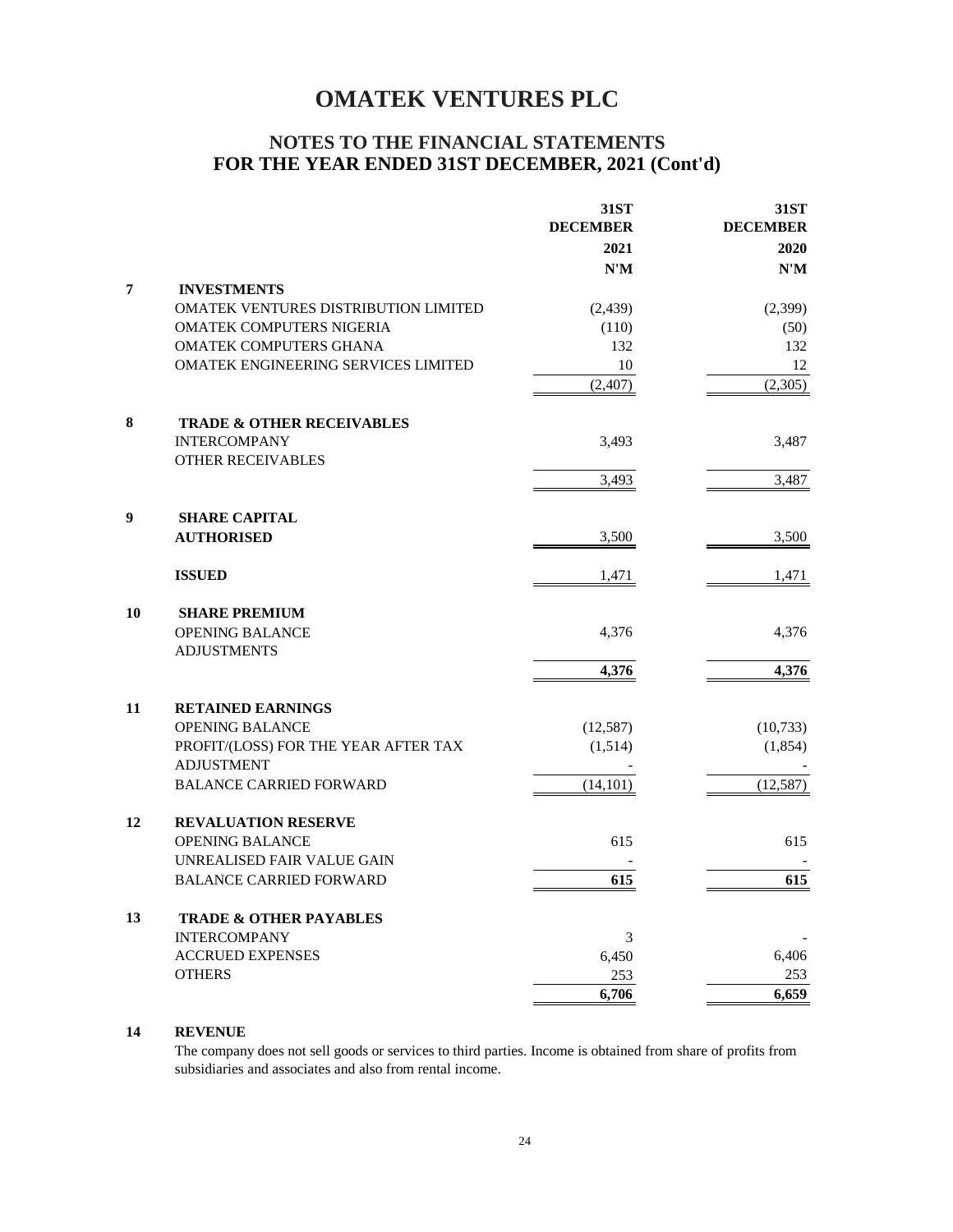### **NOTES TO THE FINANCIAL STATEMENTS FOR THE YEAR ENDED 31ST DECEMBER, 2021 (Cont'd)**

|                 |                                | 31ST            | 31ST            |
|-----------------|--------------------------------|-----------------|-----------------|
|                 |                                | <b>DECEMBER</b> | <b>DECEMBER</b> |
|                 |                                | 2021            | 2020            |
|                 |                                | $N'M$           | N'M             |
| 15              | <b>OTHER INCOME</b>            |                 |                 |
|                 | INVESTMENT INCOME OVDL         | (40)            | (42)            |
|                 | INVESTMENT INCOME OCL          | (59)            | (59)            |
|                 | <b>INVESTMENT INCOME OCGL</b>  |                 |                 |
|                 | <b>INVESTMENT INCOME OESL</b>  | (2)             | (2)             |
|                 |                                | (101)           | (103)           |
| 15 <sub>b</sub> | <b>RENT INCOME</b>             | 6               |                 |
| 16              | <b>OPERATING EXPENSES</b>      |                 |                 |
|                 | <b>SHARE OF OVDL COST</b>      |                 |                 |
|                 | <b>SHARE OF OCL COST</b>       |                 |                 |
|                 | <b>ADMIN EXPENSES</b>          | 1,389           | 41              |
|                 | <b>DEPRECIATION</b>            | 42              | 42              |
|                 | <b>AUDIT</b>                   | 0.3             | 0.3             |
|                 |                                | 1,431           | 83              |
| 17              | <b>TAX</b>                     |                 |                 |
|                 | <b>TAX EXPENSE</b>             |                 |                 |
|                 | <b>COMPANIES INCOME TAX</b>    |                 |                 |
|                 | <b>EDUCATION TAX</b>           |                 |                 |
|                 | <b>DEFFERED TAX</b>            | (13)            | 486             |
|                 |                                | 13              | 486             |
|                 | <b>BALANCE SHEET</b>           |                 |                 |
|                 | <b>BALANCE BROUGHT FORWARD</b> | 72              | 72              |
|                 | <b>CURRENT CHARGE</b>          |                 |                 |
|                 | PAYMENTS DURING THE YEAR       |                 |                 |
|                 | <b>BALANCE CARRIED FORWARD</b> | 72              | $72\,$          |
|                 | DEFFERED TAX LIABILITY         |                 |                 |
|                 | <b>BALANCE BROUGHT FORWARD</b> | 486             |                 |
|                 | <b>CURRENT PROVISION</b>       | (13)            | 486             |
|                 | <b>BALANCE CARRIED FORWARD</b> | 473             | 486             |
|                 | <b>DEFFERED TAX ASSET</b>      |                 |                 |
|                 | <b>BALANCE BROUGHT FORWARD</b> |                 |                 |
|                 | <b>CURRENT PROVISION</b>       |                 |                 |
|                 | WITHHOLDING TAX CREDITS        |                 |                 |
|                 | <b>BALANCE CARRIED FORWARD</b> |                 |                 |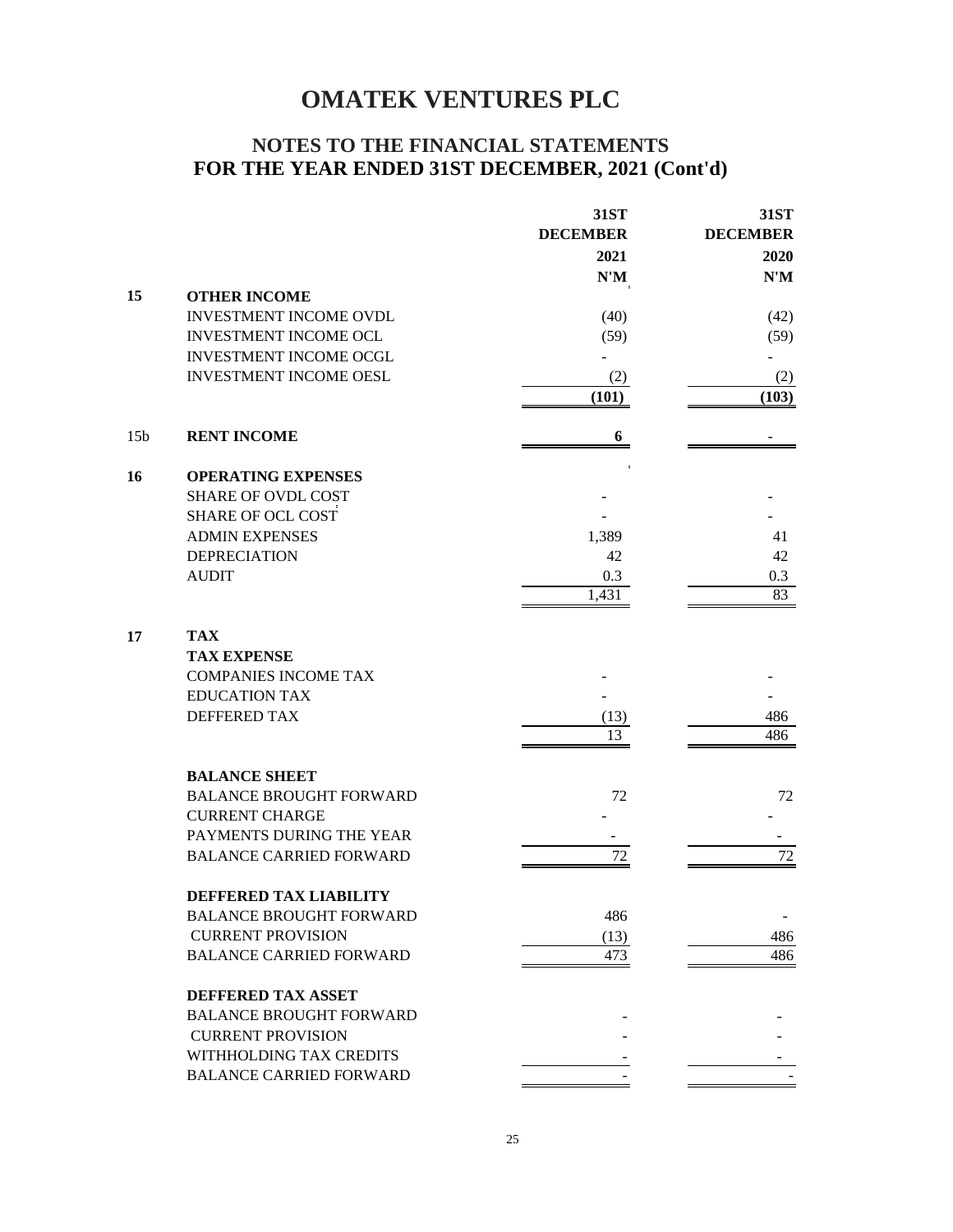### **NOTES TO THE FINANCIAL STATEMENTS FOR THE YEAR ENDED 31ST DECEMBER, 2021 (Cont'd)**

|    |                                         | 31ST            | 31ST            |
|----|-----------------------------------------|-----------------|-----------------|
|    |                                         | <b>DECEMBER</b> | <b>DECEMBER</b> |
|    |                                         | 2021            | 2020            |
|    |                                         | N'M             | N'M             |
| 18 | <b>LOANS &amp; BORROWINGS</b>           |                 |                 |
|    | LONG TERM LIABILITY NON CURRENT         |                 |                 |
|    | <b>BANK OF INDUSTRY TERM LOAN</b>       | 2,520           | 1,849           |
|    | <b>BANK OF INDUSTRY WORKING CAPITAL</b> | 2,731           | 2,060           |
|    |                                         | 5,251           | 3,909           |

There is an ongoing litigation between Bank of Industry and Omatek Ventures Plc pending at the Federal Court of Appeal, consequent upon a receiver order obtained against Omatek Ventures Plc in year 2017, after the death of the former Group Managing Director, Engr (Mrs) Florence Udebu Seriki. MFR, FNSE of blessed memory. The Board and new management are exploring out of Court settlement to facilitate the resumption of trading activities at our Oregun factory and plan repayment.

#### **19 GOING CONCERN**

The Company incurred a net loss of N1,526,722 for the year ended 31 December 2021 (2020: net loss of N1,368,184,493) . These conditions indicate the existence of material uncertainty which may cast significant doubt on the Company's ability to continue as a going concern.

The Management and Board have made adequate plans to reverse the trend by breaking new grounds in products and market development.

The financial statements are prepared on the basis of accounting policies applicable to a going concern. The basis presumes that the Company will be able to penetrate the new markets and sell the new products and that the realization of assets and settlement of liabilities will occur in the ordinary course of business.

### **20 EARNINGS PER SHARE - BASIC & DILUTED**

Earnings per share is calculated by dividing the net profit after tax attributable to Equity holders by the weighted average number of ordinary shares in issue during the year.

### PROFIT/(LOSS) AFTER TAX

| ATTRIBUTABLE TO SHAREHOLDERS N'M | (1,514) | (1,854) |
|----------------------------------|---------|---------|
| WEIGHTED AVERAGE NUMBER OF       | 2.942   | 2.942   |
| <b>ORDINARY SHARES</b>           |         |         |
| EARNINGS/(LOSS) PER SHARE (NGN)  | (0.51)  | (0.63)  |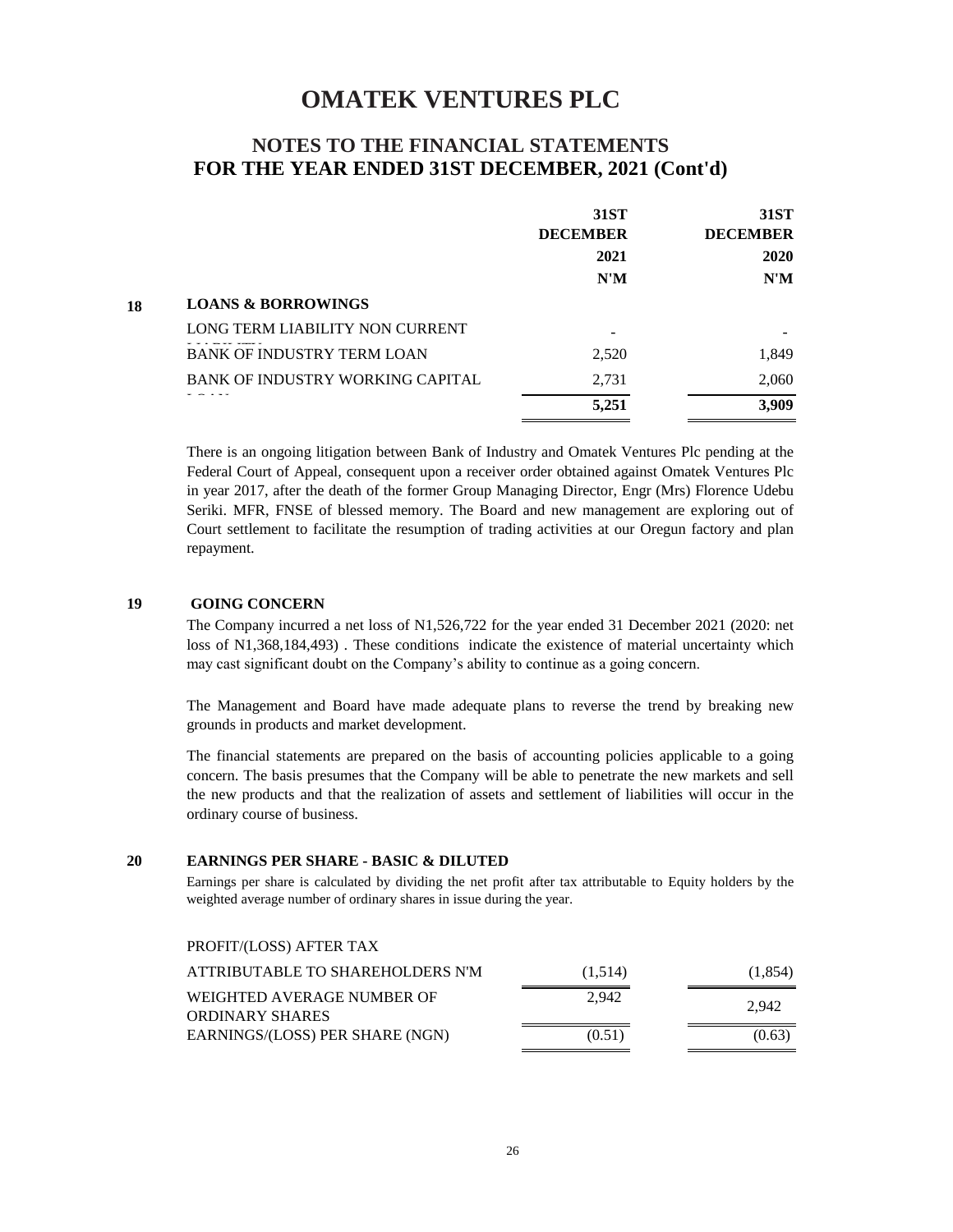# **FOR THE YEAR ENDED 31ST DECEMBER, 2021 STATEMENT OF VALUE ADDED**

|                                       | 2021    |                  | 2020     |                  |
|---------------------------------------|---------|------------------|----------|------------------|
|                                       | N'M     | $\frac{0}{0}$    | N'M      | $\frac{0}{0}$    |
| <b>OTHER INCOME</b>                   | (95)    |                  | (103)    |                  |
| <b>BOUGHT IN GOODS &amp; SERVICES</b> | (23)    |                  | (389)    |                  |
| <b>VALUE ADDED</b>                    | (118)   |                  | $-492$   |                  |
|                                       |         |                  |          |                  |
|                                       |         |                  |          |                  |
| <b>GOVERNMENT</b>                     | 13      | (11)             | (486)    | 99               |
| <b>EMPLOYEES</b>                      |         | $\boldsymbol{0}$ |          | $\boldsymbol{0}$ |
| PROVIDERS OF FINANCE                  | 1,342   | (1,138)          | 1,182.00 | $-240$           |
| RETAINED FOR GROWTH                   |         | -                |          | $\boldsymbol{0}$ |
| <b>DEPRECIATION</b>                   | 42      | (36)             | 42       | (9)              |
| <b>RETAINED EARNINGS</b>              | (1,514) | 1284             | (1,231)  | 250              |
|                                       | (118)   | <b>100</b>       | (492)    | <b>100</b>       |